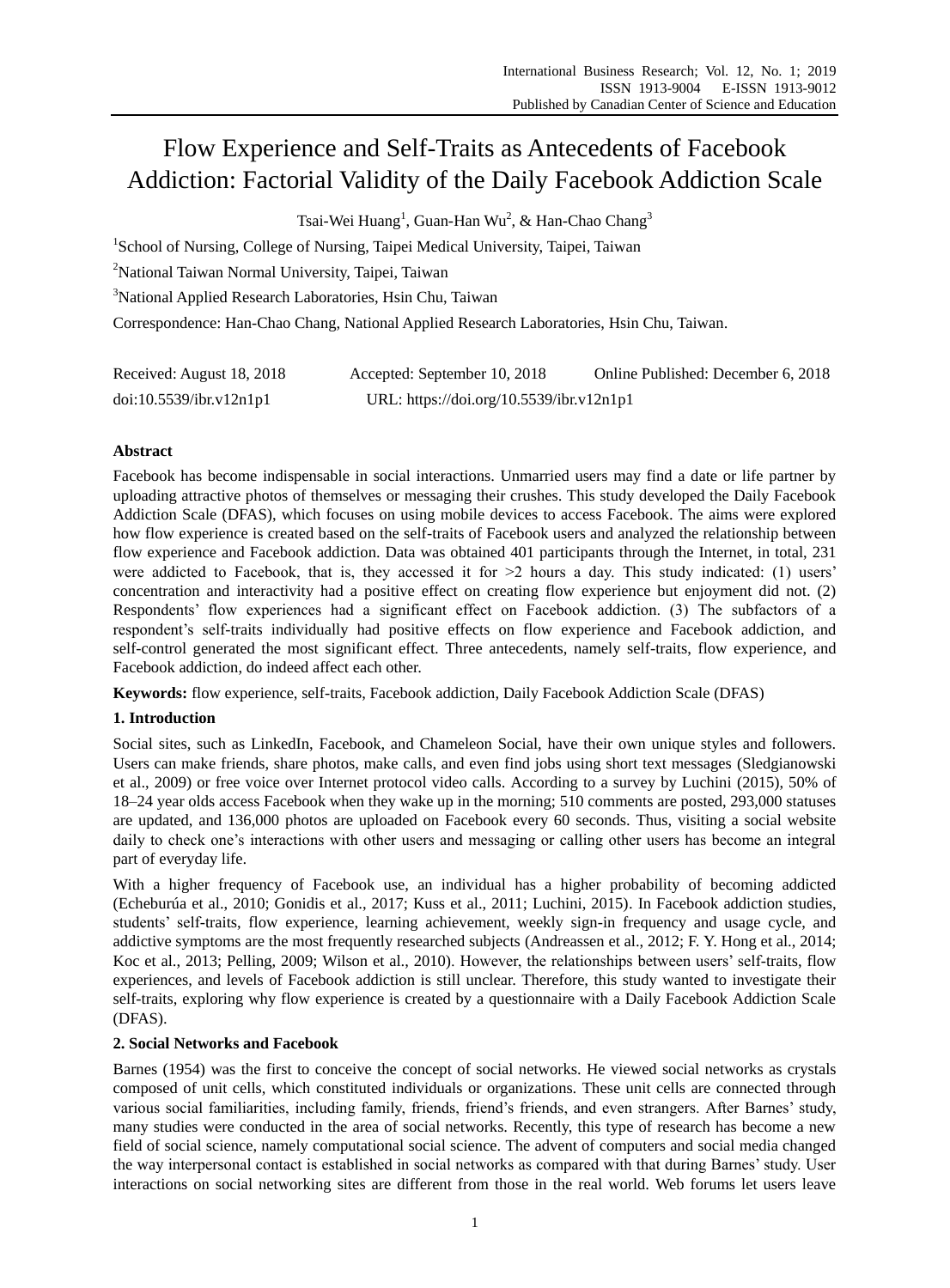comments in a forum to discuss common topics. The online community is composed of users in virtual forums establishing relationships through emails. This method of communication is similar to web-based social networks (Adamic et al., 2003). Golbeck (2005) believes that users of web-based communities must establish clear relationships with others where both parties can browse each other's messages. Both Twitter and Facebook belong to this type of community. To use Facebook, users register by creating an account and a password. They have access to a personal message board and can edit personal data, such as name, gender, location, experience, and biography. Personal profiles also include a personal photograph. Users can upload their own photos and use media to create a personal brand. Facebook users can visit their own page and their friends' pages to interact with them by leaving messages and writing to each other.

In addition, Kuss and Griffiths (2011) found that addiction to social networks on the Internet may result in health problems for users; the long-term use of social networking sites may result in poor academic performance and relationship problems. Insomnia and short-term sleep have been common symptoms of Internet addiction in this decade (Bruning et al., 2010; Dewald et al., 2010). Echeburúa and de Corral (2010) believe users addicted to social networking sites experience symptoms similar to people with physical addictions, such as caffeine or nicotine, or behavioral addictions. La Barbera et al. (2009) inferred that younger users with impressionable minds or those with narcissistic tendencies are particularly susceptible to addiction.

Pelling's (2009) research on Facebook addiction and social networking addiction, which involved 233 students, showed that users of social networking sites log in to networking sites at least four times a day. Social networking sites help them gain self-identity and a sense of belonging, which may present unnecessary risks for addiction. The study of Wilson et al. (2010) on social networking addiction, which involved 201 students, suggested that highly extroverted users with low self-esteem are more likely to become addicted and spend excessive time on social networking sites. Extroverted users become addicted because they require social interaction, and people with low self-consciousness become addicted because they have lower-than-average self-control. Karaiskos et al. (2010) gave the example of a woman who was addicted to social networking websites, which caused her to spend at least 5 hours a day on such websites during which she would update her status repeatedly. Her addiction lead to her getting fired from her job and also induced symptoms of anxiety and insomnia.

Therefore, Andreassen et al. (2012) developed the Bergen Facebook Addiction Scale (BFAS) and Online Sociability Scale (OSS) by combining the addiction scale from Brown (1993) and Griffiths (2000), diagnostic criteria for pathological gambling, and the game addiction scale (Park et al., 2009) to measure the degree of Facebook addiction. A study on 423 college students without prior expert validation found that these two scales can measure Facebook addiction. A participant's addiction was found to be negatively related to that participant's sleep quality and conscientiousness. Koc and Gulyagci (2013) developed a Facebook Addiction Scale to measure 447 Turkish college students' weekly usage of Facebook. They discovered that most students averagely spent 15 minutes per week within 7 hours, and desktop computers at home or in dormitories were still the main type of device used to access Facebook. The study results also indicate that time spent on Facebook weekly and insomnia could positively predict a college student's Facebook addiction. Hong et al. (2014) modified an Internet addiction scale into a mobile phone addiction scale for determining Facebook addiction. Relative to the average Facebook user, college students are unusually likely to use mobile phones to access Facebook, students who have depressive personalities may access Facebook often.

Csikszentmihalyi (1975), the scholar who proposed the concept of flow experience, believes that flow is a comprehensive experience that each individual actively participates in voluntarily without thinking about reward or punishment while focusing on his or her topic of interest or work. Csikszentmihalyi and Massimini (1985) measured the flow experiences of 208 adolescents in their daily lives under four different situations: at school, with family, with friends, and in solitude. They discovered two main things: (1) skill and challenge are the main factors that lead to the best experiences, but concentration leads to a more complete flow; and (2) no limits exist. After Csikszentmihalyi and Moneta proposed characteristics that lead to flow experience, Koufaris (2002) and Skadberg and Kimmel (2004) agreed that satisfaction is a key element for achieving flow. Choi et al. (2007) used a computer as a medium for personal flow study and divided flow into three stages: (1) flow antecedents, or the factors needed for immersion or satisfaction; (2) flow experience, or the characteristics experienced during the flow; and (3) flow consequences, or the effect of flow experience on the individual. This study also integrated the study results of Hoffman and Novak (2009) and Esteban-Millat et al. (2014), their constructs of flow and flow research results based on flow antecedents, flow experience, and flow consequences. The findings of this study are as follows: (1) flow experience is a continuous and dynamic process, which changes according to a person's habits, traits, and life experiences; (2) the process undergoes different stages from flow antecedents to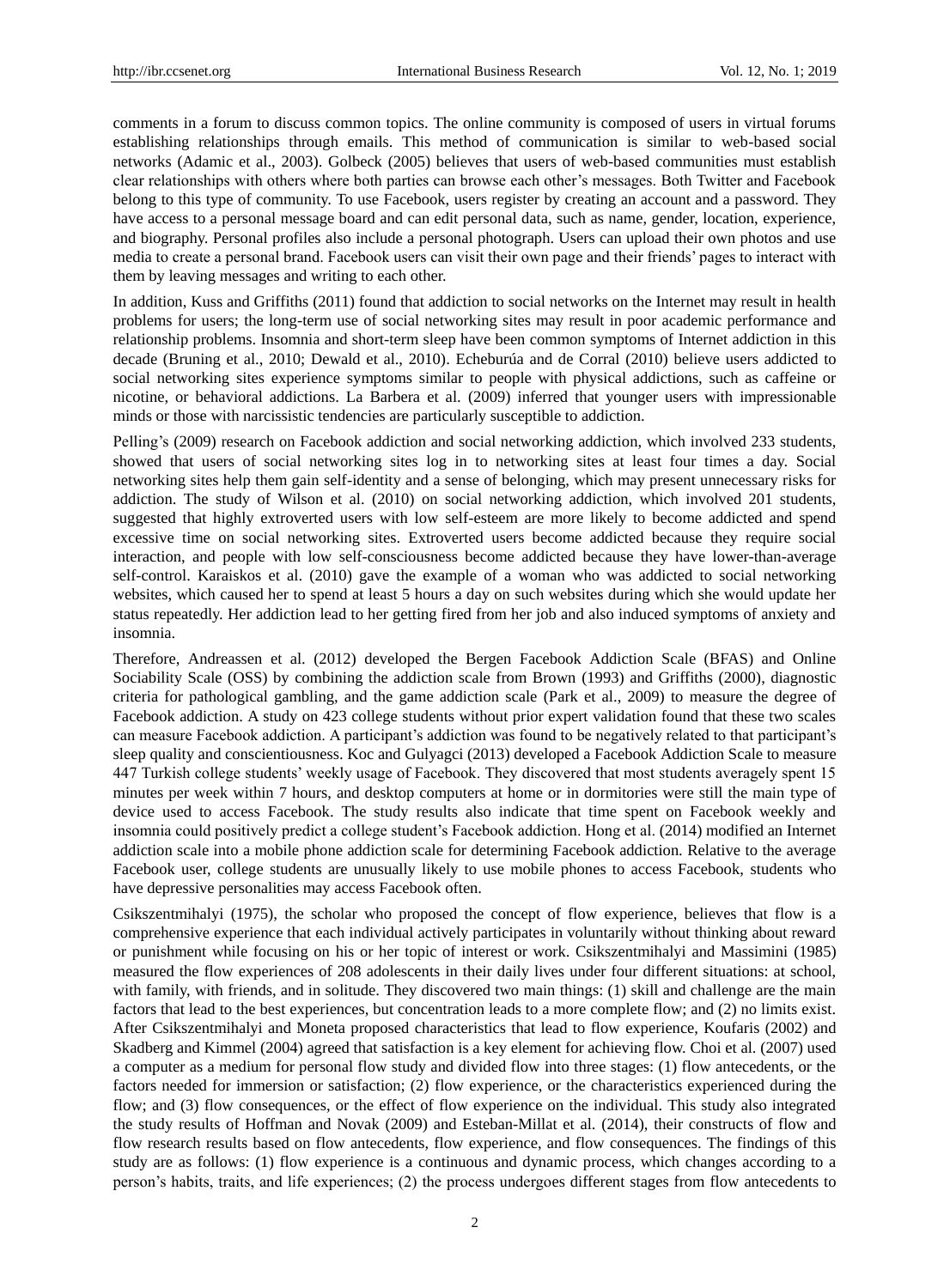flow experience to flow consequence; and (3) flow consequence differs according to the individual situation.

Regarding studies on flow antecedents, both Koufaris (2002) and Skadberg and Kimmel (2004) agree that prior satisfaction factors must be in place before flow can be achieved. Enjoyment and concentration are two antecedents for achieving flow and measuring consumer intention for continual online shopping. Pearce et al. (2005) used enjoyment and concentration as flow antecedents to measure the performance of university students in online learning exercises. Siekpe (2005) used four antecedents, namely concentration, control, challenge, and curiosity, to assess the online shopping behaviors of 2,500 Americans. Steuer (1992) and Webster and Martocchio (1992) have used interactivity as an antecedent for human–computer web interaction in their research of Internet flow experience. They believe that interaction is an uncommon channel of communication, which exists between users in the field of human–computer interaction. Therefore, this study has selected the most commonly discussed antecedents, namely enjoyment, concentration, and interactivity, to analyze the flow experience of unmarried Facebook users.

Khang et al. (2013) believe that self-traits are based on observation of other's behavior or social events, or discovery of one's personality and characteristics through interactions in interpersonal relationships. Therefore, one can use evaluation of self, belief in self, and control of self to assess a person's traits. For exploring digital media addiction, studies have used self-traits such as self-esteem, self-efficacy, and self-control as antecedents of media addiction (Baumeister, 1999; Khang et al., 2012; H. K. Kim et al., 2009). Rosenberg (1965) believes that self-esteem usually refers to a person's evaluation of himself or herself, which involves both slightly positive and slightly negative views. Social psychologists believe that people can evaluate whether they have antisocial behaviors or psychological disorders by examining their own self-esteem (Baumeister, 1999; Kernis, 1993; Rosenberg, 1965). Many studies have discovered that, in general, people with low self-esteem may participate in antisocial activities to prove that their self-esteem levels are higher than the levels of those who do not participate. People with high self-esteem exhibit a high level of self-confidence regardless of circumstances. Because those with high self-confidence can cope with external pressures and deal with problems appropriately, the probability of them exhibiting instability or a sense of inferiority is low.

According to Gist and Mitchell (Gist et al.), self-efficacy is a person's level of confidence in his or her ability to successfully complete a task. A person's judgement goes through a process of organization, planning, implementation, and achievement of a specific goal, and that process can be interpreted as self-efficacy (Bandura, 1997; Gist & Mitchell, 1992; Zimmerman, 2000). Bandura (1997) argues that an individual's cognitive process is related to his or her personal expectation of performance and may affect the selection of his or her end goal. In other words, self-efficacy can affect a person's ability to cope and deal with potential obstacles or negative experiences. Therefore, self-efficacy can directly or indirectly affect a person's levels of anxiety, stress, and stubbornness (Bruning et al., 2010).

Self-control involves an individual's ability to control and resist his or her own inner desires through self-control and achieve better results than originally envisioned (Tangney et al., 2004). Individuals with high self-control have high motivation to achieve goals and considerable ability to adjust their own lifestyles. For example, those with high self-control are not likely to overeat or abuse alcohol. Additionally, these people have relatively good interpersonal relationships and communication techniques. Furthermore, they come up with relatively good strategies and consider the overall situation in the face of difficulties (Tangney et al., 2004). Conversely, individuals with low self-control have a strong and serious dependency on their own emotional tendencies. Thus, they are prone to reckless behaviors, short-sighted judgments, and undisciplined or lazy behavior (Zimmerman, 2000). Therefore, this study explores self-esteem, self-efficacy, and self-control and their relationships with Facebook addiction.

## **3. Research Framework and Hypotheses**

Social sites, Flow experience is a measure of the degree of investment an individual has toward someone or something. When users are completely involved in an activity, they lose their sense of self. Typically, people maintain a sense of self-awareness about their image, but in flow experience, they temporarily lose their sense of self-defense. Because immersion in an activity occupies the entirety of a person's mind and thoughts, all other thoughts are neglected. In many flow-experience studies, scholars have considered multiple factors as antecedents leading to flow. This study measures the effect of immersion-experience antecedent—enjoyment, concentration, and interactivity—on a Facebook user's flow experience.

Merhi (2016) pointed out a positive effect of enjoyment on flow experience in his study on online gaming. In day-to-day life, most of the activities we engage in involve external feedback, and the goal of these external feedback activities is typically not spontaneity. However, from the flow-experience perspective, when people are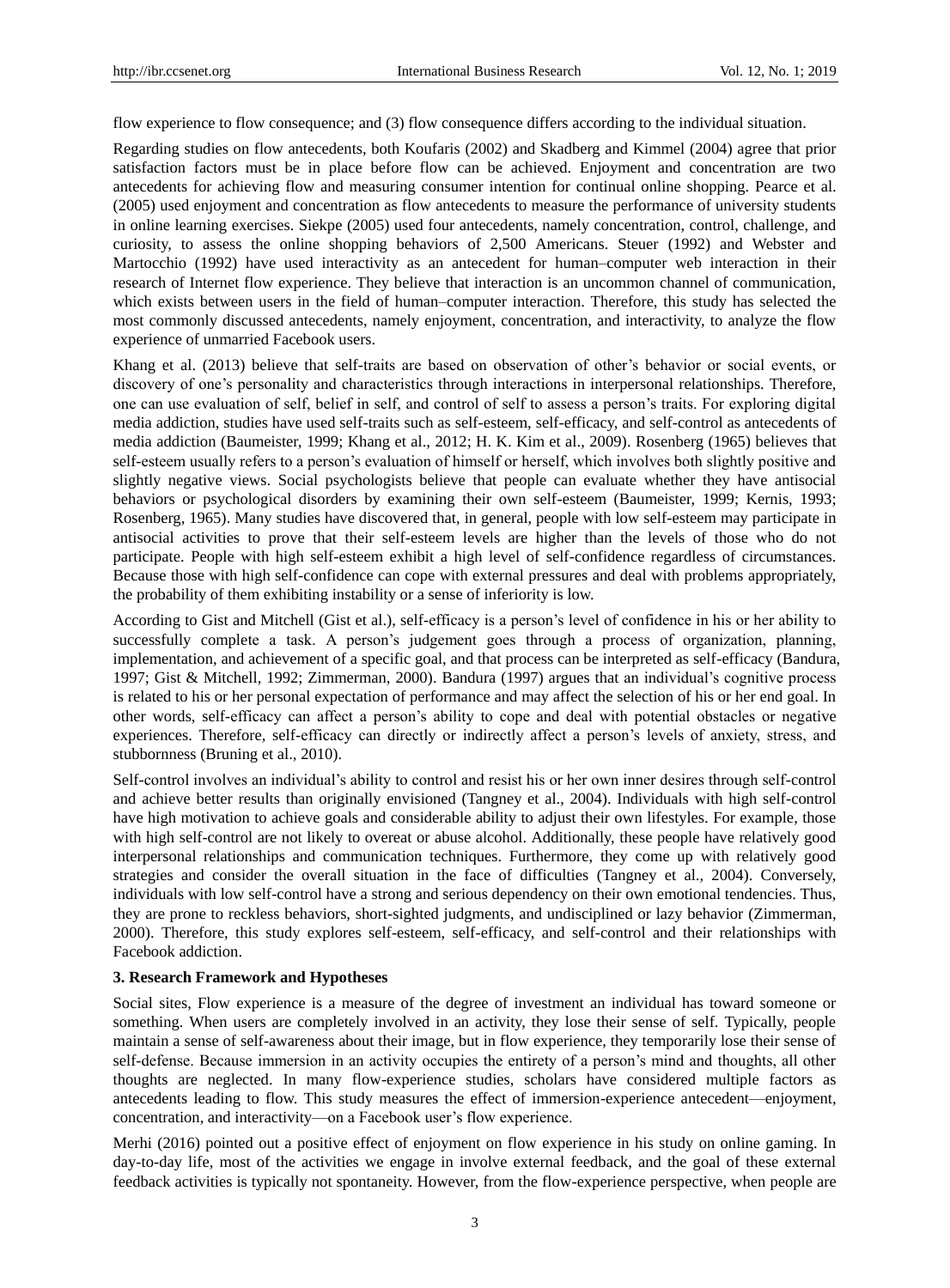engaged in activities of a more spontaneous nature, they feel an intrinsic motivation because these activities are inherently interesting, provide a feeling of happiness, and carry enough motivating force for execution. When an individual chooses to participate in an activity spontaneously, external feedback and motivation are no longer considerations as intrinsic motivation replaces these factors. For example, mountain climbing has an external goal, namely reaching the top. However, mountain climbers who disregard the external goal may climb spontaneously and enjoy the activity of climbing for its own sake. From a psychological perspective, Koufaris (2002) posited that the entertainment value of flow experience is an intrinsic enjoyment, similar to feelings and reactions of joy. Moreover, this activity becomes enjoyable in a comfortable environment and when it changes from nonspontaneous to spontaneous.

When people become absorbed in an activity or a purposeful task, their effort and attention are totally focused on that activity, and even the smallest detail is given considerable attention. Furthermore, any previous concerns unrelated to the activity are forgotten or overlooked (M. Csikszentmihalyi, 1990). Koufaris (2002) believes that a person's focus must be harnessed on the current activity before he or she enters a flow state, and he observed focus as one of the measures of flow experience. He also pointed out that the antecedent's enjoyment and concentration showed a positive effect on flow experience. Pearce et al. (2005) also measured flow experience using enjoyment and concentration; their results showed a positive correlation between these two antecedents and flow experience. Hong et al. (2013) also used antecedents such as enjoyment and concentration to measure the effect instructional games had on a student's flow experience; their results showed a positive effect as well. Yang et al. (2014) studied the benefits and dangers of flow experience in high school students' Internet usage; their results show that enjoyment and concentration have positive effects on flow experience.

Webster and Martocchio (1992) argued that the interactivity between people and machines is another crucial factor, which could be interpreted as an enjoyable or exploratory experience. Moreover, Steuer (1992) defined interaction as "the extent to which users can immediately participate in and change the content of the intermediary communication environment." He further stated that interactivity is the feedback generated from the interplay between users; the speed of this interplay also contributes to the quality of the interactivity. Su et al. (2016) incorporated both human–computer interactivity and social interactivity in their research on mobile game application; their results show that both human–computer and social interactivity have positive and significant effects on flow experience.

Novak et al. (1998) and Webster (1992) have demonstrated interactivity as one of the most essential factors for immersive human–computer interaction. Their research used interactivity as an antecedent of flow experience, and the results show that the interactive behavior of users while browsing enhanced their flow experience and made the users feel immersed. Thus, interactivity is highly related to flow experience and the two have a high positive correlation. Skadberg and Kimmel's (2004) study demonstrated positive effects of interactivity on web browsing and flow-experience accumulation. Thus, interactivity may enhance the quality and quantity of network flow experience, and the two share a strong correlation, especially in situational interaction and message interaction. Therefore, this study proposed the following hypotheses:

- H1: Enjoyment has a significant positive effect on a Facebook user's flow experience.
- H2: Concentration has a significant positive effect on a Facebook user's flow experience.
- H3: Interactivity has a significant positive effect on a Facebook user's flow experience.

Self-traits can be interpreted as a person's ability to control his or her own actions or emotions, or a person's ability to deal with things. People with low self-traits tend to have less control over their own actions compared with those with high self-traits, and thus, self-traits affect flow and addiction (Khang et al., 2013; E. J. Kim et al., 2008). Khang et al. (Khang et al., 2013; Khang et al., 2012) studied the influence of a user's self-traits on their level of flow and addiction to digital media, such as the Internet, mobile phones, and video games. Their results show that a user's self-traits, namely self-esteem, self-efficacy, and self-control, show effects on both flow and addiction.

Many researchers have used self-esteem, self-efficacy, and self-control to evaluate self-characterization and explore the effects of self- perception on flow and addiction (Khang et al., 2013; Khang et al., 2012) . First, people with high self-esteem are not easily influenced by their external environment and emotions. Particularly, people who are psychologically healthy have higher-than-average self-esteem; they believe that they have value and deserve to be respected by others. Additionally, these people are willing to accept their own shortcomings. For example, people with high self-esteem are not bothered by their self-tolerance or other people's persuasion or accusations (Brown, 1993). Second, self-efficacy is an individual's judgment, belief, confidence, and feeling of whether he or she has the ability to complete an activity above certain standards (Maibach et al., 1995). Self-efficacy plays a role in a person's ability to make decisions regarding behavioral tasks and to regulate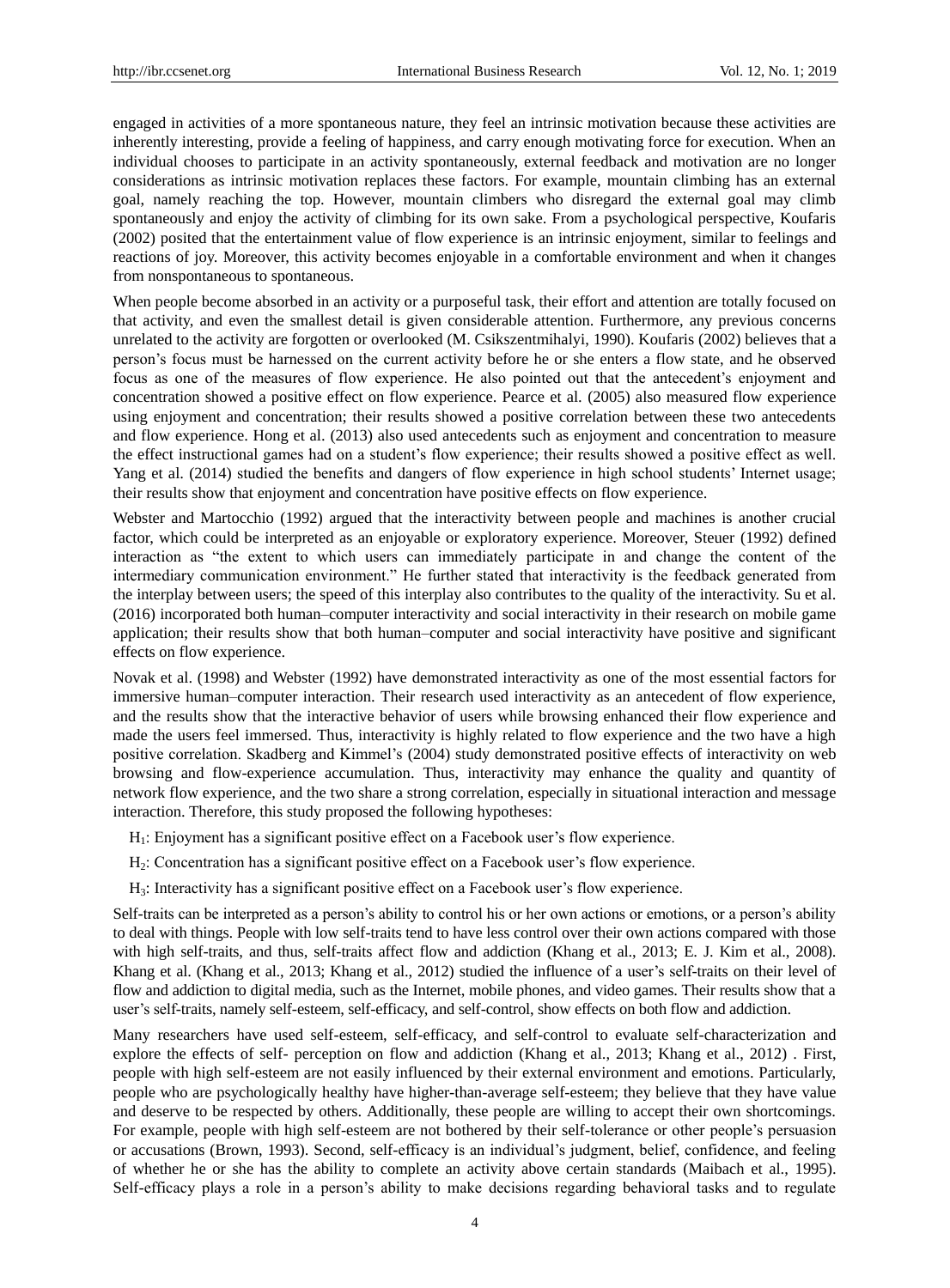concentration and effort needed in a task. Self-efficacy also affects mental processes and emotional reactions while completing the task. Third, self-control is an individual's active dominance over behavior and mindset; it is a human-specific activity (Baumeister, 1999). People display a high degree of satisfaction when they can control their own leisure activities; however, in a situation of leisure, overall self-control is relatively low because when numerous leisure activities are needed to satisfy a person, the number of things that he or she can control declines (Tangney et al., 2004).

Individual differences determine how prone people are to experience flow in daily life (de Manzano et al., 2013; Mosing et al., 2012; Ullén et al., 2012; Un et al., 2010). These differences are likely to depend on both individual self-traits and situational variables (Ullén et al., 2012). Flow is a state of high attention to tasks and a sense of action automaticity, but it differs subjectively from mental effort in that concentration feels effortless (Mihaly Csikszentmihalyi et al., 2010). Positive association has been reported between flow experiences and self-traits in low neuroticism (stability), e.g. active coping strategies, psychological well-being, and a sense of high control (Mihaly Csikszentmihalyi & Nakamura, 2010; Mosing et al., 2012; Ullén et al., 2012; Un et al., 2010). Moreover, flow proneness is positively related to self-esteem, self-concept, psychological well-being, and a tendency to adopt active rather than passive coping strategies (Mosing et al., 2012; Ullén et al., 2012).

Flow experience has been found to have a positive effect on addiction (Gentile et al., 2017; F. Y. Hong et al., 2014; Khang et al., 2013). Flow experience refers to being very focused on one activity. The more interested one is in an activity, the more immersed one becomes in flow experiences, which often leads to addiction. The activities and objects that lead to addiction through flow experience include online gaming, Internet browsing, smart devices, and video games (Khang et al., 2013; B. Kim, 2006; Park & Hwang, 2009). Su et al. (Su et al., 2016) showed a positive and significant effect of flow experience on player loyalty in mobile game applications. Khang et al. (2013) and Yang et al. (2014) have showed that flow experience has a positive and significant effect on Internet addiction. Hong et al. (2014) modified an Internet addiction scale into a mobile phone addiction scale to determine Facebook addiction and showed that Facebook usage has a positive and significant effect on Facebook addiction in university students. Therefore, this study proposed the following hypotheses:

H4: A Facebook user's self-traits have a significant positive effect on flow experience.

H4a: A Facebook user's self-esteem has a significant positive effect on flow experience.

H4b: A Facebook user's self-efficacy has a significant positive effect on flow experience.

 $H_{4c}$ : A Facebook user's self-control has a significant positive effect on flow experience.

H5: A Facebook user's self-traits have a significant positive effect on Facebook addiction.

H5a: A Facebook user's self-esteem has a significant positive effect on Facebook addiction.

H5b: A Facebook user's self-efficacy has a significant positive effect on Facebook addiction.

H5c: A Facebook user's self-control has a significant positive effect on Facebook addiction.

H6: A Facebook user's flow experience has a significant positive effect on Facebook addiction.

#### **4. Research Method**

The study was designed to target unmarried Facebook users who log in using mobile devices. The framework of this study is shown in Figure 1. The survey was conducted using SurveyMonkey online questionnaires, and respondents were selected using purposive sampling. Before the survey, the first question is to ask the informed consent. After the surveys had been completed, the respondent clicked on the submit button; the information was stored in the server's database. The SurveyMonkey software checked for missing answers, and if any answers were missing, the results were not sent to the database. The email IDs of the respondents were entered into a lucky draw to motivate the respondents to complete the survey and thus improve sample recovery rate.

To ensure instrument validity, all items were adapted from the extant literature. Andreassen et al. (2012) developed the BFAS and OSS to measure user addiction. The BFAS contains five levels of frequency: (1) very rarely, (2) rarely, (3) sometimes, (4) often, and (5) very often. The OSS uses nine periodic anchors ranging from 1 (less than once per year) to 9 (more than once daily) to measure usage. Andreassen et al.(2012) carried out their original Facebook addiction research when most users would log in to Facebook using desktop computers; hence, their frequency of use and usage cycle were very different from those of present users. Currently, most users log in using smart devices with 4G networks when outdoors and use desktop computers only when they are at home or office. The probability of a user becoming addicted may be greater than that in 2012. Therefore, this study developed the Daily Facebook Addiction Scale (DFAS), which consists of  $(1)$  <30 minutes,  $(2)$  31–60 minutes,  $(3)$  1–2 hours,  $(4)$ 2–3 hours, (5) 3–4 hours, and (6) >4 hours, to measure Facebook addiction in mobile device users.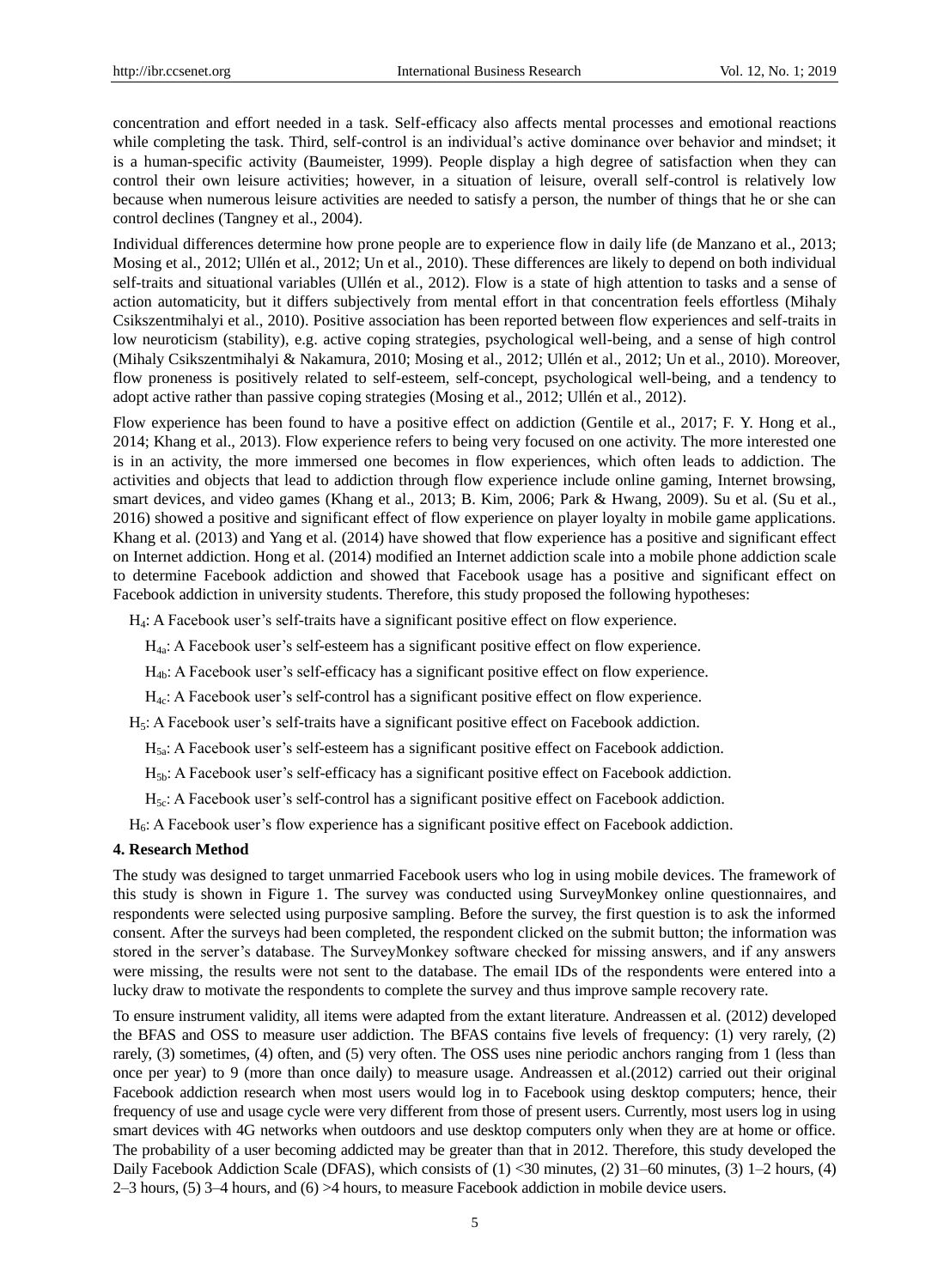

Figure 1. Framework of this study

This study collected 200 sets of valid responses as pretest data using an online questionnaire. This study used an Item Analysis (or Item Discrimination Analysis) method to analyze the pretest data by using SPSS 20 statistical software. The primary purpose of the item analysis was to determine an individual item's critical ratio, or composite reliability (CR) value, to eliminate items that do not meet standards. Eliminating items that hold no discrimination for the data can improve validity and reliability of the questionnaire in advance. All items were statistically significant, except for self-trait items SEM2, SEY2, and SEL1 and Facebook addiction item SNA16  $(p < 0.001)$ . The homogeneity test revealed that self-trait items SEM2, SEY2, and SEL1 and Facebook addiction item SNA16 have correlation coefficients 0.155, 0.065, 0.299, and 0.204, respectively, which do not meet the standard of > 0.30. Thus, these four items were eliminated. Additionally, the remaining 46 items were kept on the official questionnaire for the next phase of the study. The coefficient " $\alpha$ " on the scale reaches 0.955, indicating the scale has good consistency and high reliability.

The respondent's basic data, the five research variables of Facebook addiction, namely flow experience, enjoyment, concentration, interactivity, and self-traits (self-esteem, self-efficacy, and self-control), were included in the questionnaire. The final scales are listed in Table 1. The Likert-type scale, ranging from "Strongly disagree" to "Strongly agree," was used to measure various criteria. Answers were scored as 1 point for "Strongly disagree," 2 points for "Disagree," 3 for "Neutral," 4 for "Agree," and 5 for "Strongly agree." The higher the score was, the higher the level of agreement was, and vice versa. Finally, the study data were quantitatively analyzed using descriptive statistics, item discrimination analysis, reliability and validity analysis, structural equation modeling (SEM) estimation, and structural model analysis. SPSS version 20.0 was used to conduct the correlation analysis and t-tests. AMOS version 18.0 was used to verify the SEM structure. SEM analysis was conducted to determine the statistical significance of the research variables.

Table 1. Variables and questions index

| Variables          | <b>Ouestions</b>                                                 | Literature         | Index             |
|--------------------|------------------------------------------------------------------|--------------------|-------------------|
| Facebook addiction | 1. I often fantasize about things on Facebook.                   | Andreassen (2012)  | SNA1              |
|                    | 2. I often fantasize about what my friends' latest statuses are  |                    | SNA <sub>2</sub>  |
|                    | when I am not using Facebook.                                    | Demetrovics et al. |                   |
|                    | 3. I feel nervous and irritable when I want to go on Facebook    | (2008)             | SNA3              |
|                    | but am unable to.                                                |                    |                   |
|                    | 4. I feel nervous and irritable when I am unable to use          |                    | SNA4              |
|                    | Facebook for many days.                                          |                    |                   |
|                    | 5. I get in a bad mood and feel depressed when I am unable to    |                    | SNA5              |
|                    | use Facebook, but these feelings disappear when I use            |                    |                   |
|                    | Facebook.                                                        |                    |                   |
|                    | 6. I think about using Facebook in my sleep.                     |                    | SNA6              |
|                    | 7. I spend a lot of time on Facebook, ignoring trivial things in |                    | SNA7              |
|                    | life.                                                            |                    |                   |
|                    | 8. I would rather sacrifice my sleep than miss using Facebook.   |                    | SNA8              |
|                    | 9. I would rather be on Facebook than spend time with friends.   |                    | SN <sub>A9</sub>  |
|                    | 10. The efficiency of my work (study) is affected when I spend   |                    | SNA10             |
|                    | a lot of time on Facebook.                                       |                    |                   |
|                    | 11. I complain to the people around me that I spend too much     |                    | SNA11             |
|                    | time on Facebook.                                                |                    |                   |
|                    | 12. I would rather spend time on Facebook than go out with       |                    | SNA <sub>12</sub> |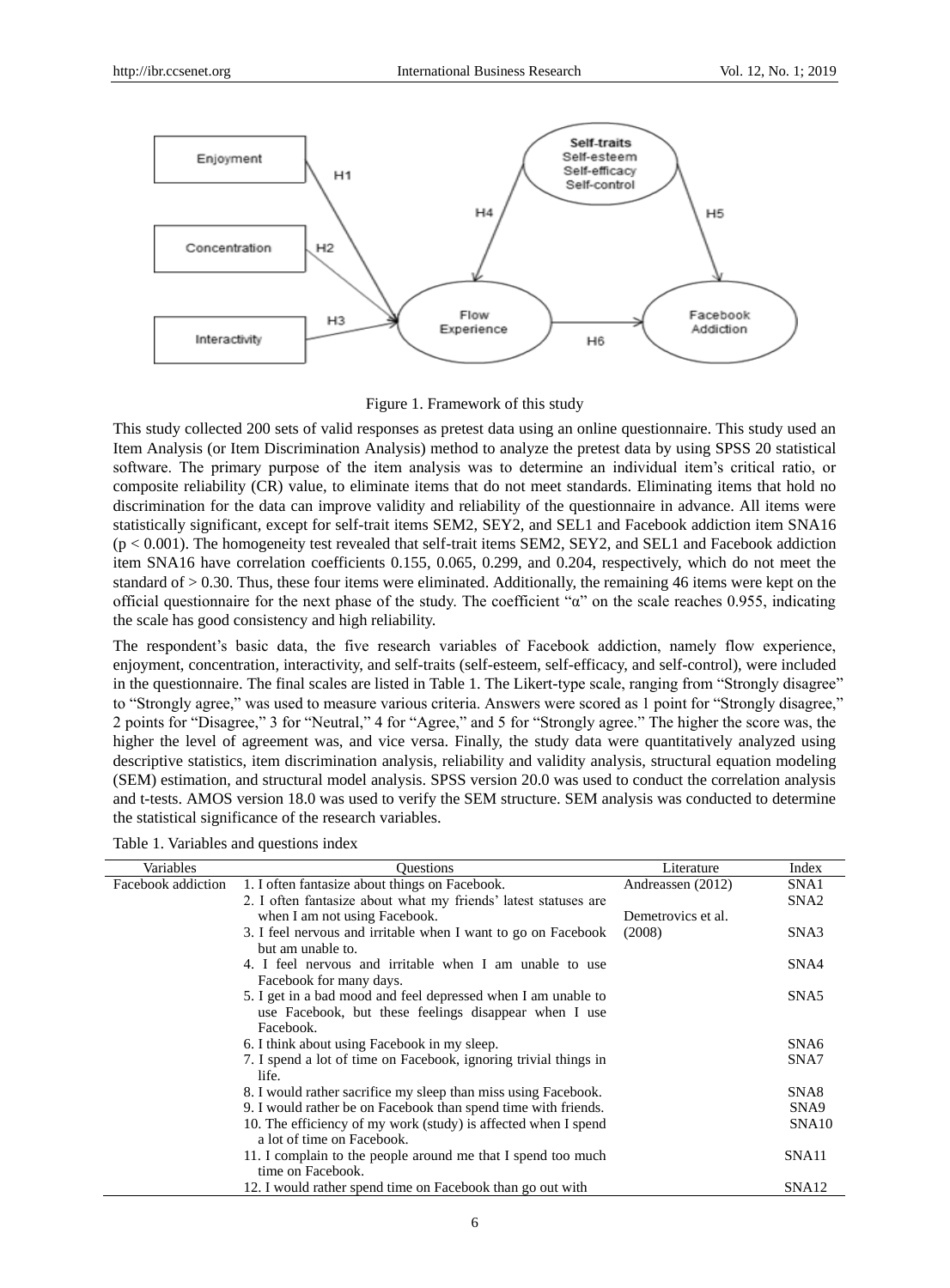|               | friends and family.                                                                               |                        |                  |
|---------------|---------------------------------------------------------------------------------------------------|------------------------|------------------|
|               | 13. I feel that I should reduce the time I spend on Facebook<br>and my frequency of Facebook use. |                        | SNA13            |
|               | 14. I have tried to reduce the amount of time I spend on                                          |                        | SNA14            |
|               | Facebook, but have not succeeded.                                                                 |                        |                  |
|               | 15. I have tried to hide the amount of time I spend on                                            |                        | SNA15            |
|               | Facebook.                                                                                         |                        |                  |
|               | 16. I persuade myself to stop in a couple of minutes when I am                                    |                        | SNA16            |
|               | on Facebook.                                                                                      |                        |                  |
|               | 17. I will seek the help of my Facebook friends when I run into                                   |                        | SNA17            |
|               | a problem on Facebook.                                                                            |                        |                  |
| Flow          | 1. Many activities on Facebook stimulate my curiosity.                                            | Pearce et al. (2005)   | FLO1             |
| experience    | 2. When I am using Facebook, I think of nothing else.                                             |                        | FLO <sub>2</sub> |
|               | 3. Time goes by very quickly when I am using                                                      | Chang $&$ Zhu $(2012)$ | FLO3             |
|               | Facebook.                                                                                         |                        |                  |
|               | 4. I spend more time than I expect on Facebook.                                                   |                        | FLO4             |
| Enjoyment     | 1. I find that using Facebook is enjoyable.                                                       | Koufaris (2002)        | ENM1             |
|               | 2. I like all the activities on Facebook.                                                         | Wang&Hsiao(2012)       | ENM <sub>2</sub> |
|               | 3. I find that using Facebook makes me worry-free.                                                | Hong et al. $(2013)$   | ENM <sub>3</sub> |
|               | 4. Even if I run into difficulties on Facebook, I still enjoy                                     |                        | ENM4             |
|               | using it.                                                                                         |                        |                  |
| Concentration | 1. I feel a strong attraction to Facebook when I am using it.                                     | Koufaris (2002)        | CEN <sub>1</sub> |
|               | 2. My attention is focused entirely on the activities on                                          | Wang & Hsiao $(2012)$  | CEN <sub>2</sub> |
|               | Facebook when I am using it.                                                                      | Hong et al. (2013)     |                  |
|               | 3. I concentrate entirely on Facebook when using it.                                              |                        | CEN <sub>3</sub> |
|               | 4. I am completely immersed in Facebook activities.                                               |                        | CEN <sub>4</sub> |
|               | 5. I am not disturbed by things around me when                                                    |                        | CEN <sub>5</sub> |
|               | I am using Facebook.                                                                              |                        |                  |
| Interactivity | 1. Facebook's interactive functions (messaging, community                                         | Daft & Lengel (1986)   | INT <sub>1</sub> |
|               | discussions, and free call) meet my communication needs.                                          | Skadberg (2004)        | INT <sub>2</sub> |
|               | 2. Facebook's interactive functions make it easy to express my                                    |                        |                  |
|               | thoughts.<br>3. Facebook's built-in interactive functions (text and graphic                       |                        | INT3             |
|               | symbols) let me express myself freely.                                                            |                        |                  |
|               | 4. Facebook has many channels for interaction, such as games                                      |                        | INT <sub>4</sub> |
|               | and information sharing.                                                                          |                        |                  |
| Self-esteem   | 1. I feel I am a valuable member of society.                                                      | Scholz et al. (2002)   | SEM1             |
|               | 2. I am proud of myself.                                                                          | Tangney et al. (2004)  | SEM2             |
|               | 3. I am an example for others to learn from.                                                      | Khang et al. $(2013)$  | SEM3             |
|               | 4. I am popular among my friends.                                                                 |                        | SEM4             |
| Self-efficacy | 1. I believe that as long as I work hard, I can overcome any                                      | Scholz et al. (2002)   | SEY1             |
|               | difficulty.                                                                                       | Tangney et al. (2004)  |                  |
|               | 2. I believe I can deal with problems effectively.                                                | Khang et al. (2013)    | SEY <sub>2</sub> |
|               | 3. I can stay calm and deal with problems when they arise.                                        |                        | SEY3             |
|               | 4. I am able to find multiple solutions to problems when they                                     |                        | SEY4             |
|               | arise.                                                                                            |                        |                  |
| Self-control  | 1. I forget about what I should be doing when using Facebook.                                     | Scholz et al. (2002)   | SEL1             |
|               | 2. I think about other things when I am doing a task.                                             | Tangney et al. (2004)  | SEL <sub>2</sub> |
|               | 3. I often hinder others from completing what they are                                            | Khang et al. $(2013)$  | SEL <sub>3</sub> |
|               | supposed to be doing.                                                                             |                        |                  |
|               | 4. I keep making things worse even if I want to do it properly.                                   |                        | SEL4             |

## **5. Study Results**

Of the 420 questionnaires collected, 401 were valid (response rate = 95.5%). Nulty (2008) reported that online surveys that achieve a 43% response rate are considered adequate social related studies. The response rate of the online survey conducted in the present study was 86.4%; if the response rate were <43%, we would have included the completed questionnaires of respondents without a Facebook account or of respondents with experience using some social networking site other than Facebook. In total, 284 participants (70.8%) reported having continual access to Facebook for  $>3$  years (Table 2), and 107 participants (26.7%) had used it for 1–3 years. In all, 161 (40.1%) participants spent >3 hours each day on Facebook, whereas merely 95 (23.7%) participants spent <1 hour on it in a whole day (Table 2). In a normal person's daily schedule, sleep takes up 7–8 hours, school or work takes up 8–9 hours, meals and commuting takes up 2–3 hours, and the remaining time is for rest. In this study, we considered users spending >2 hours a day on Facebook to have a mild addiction, 2–3 hours to have a moderate addiction, and  $>3$  hours to have a severe addiction. Only 43.4% (170) of the respondents were nonaddicts. Facebook addicts (especially those heavily addicted) use Facebook at any time,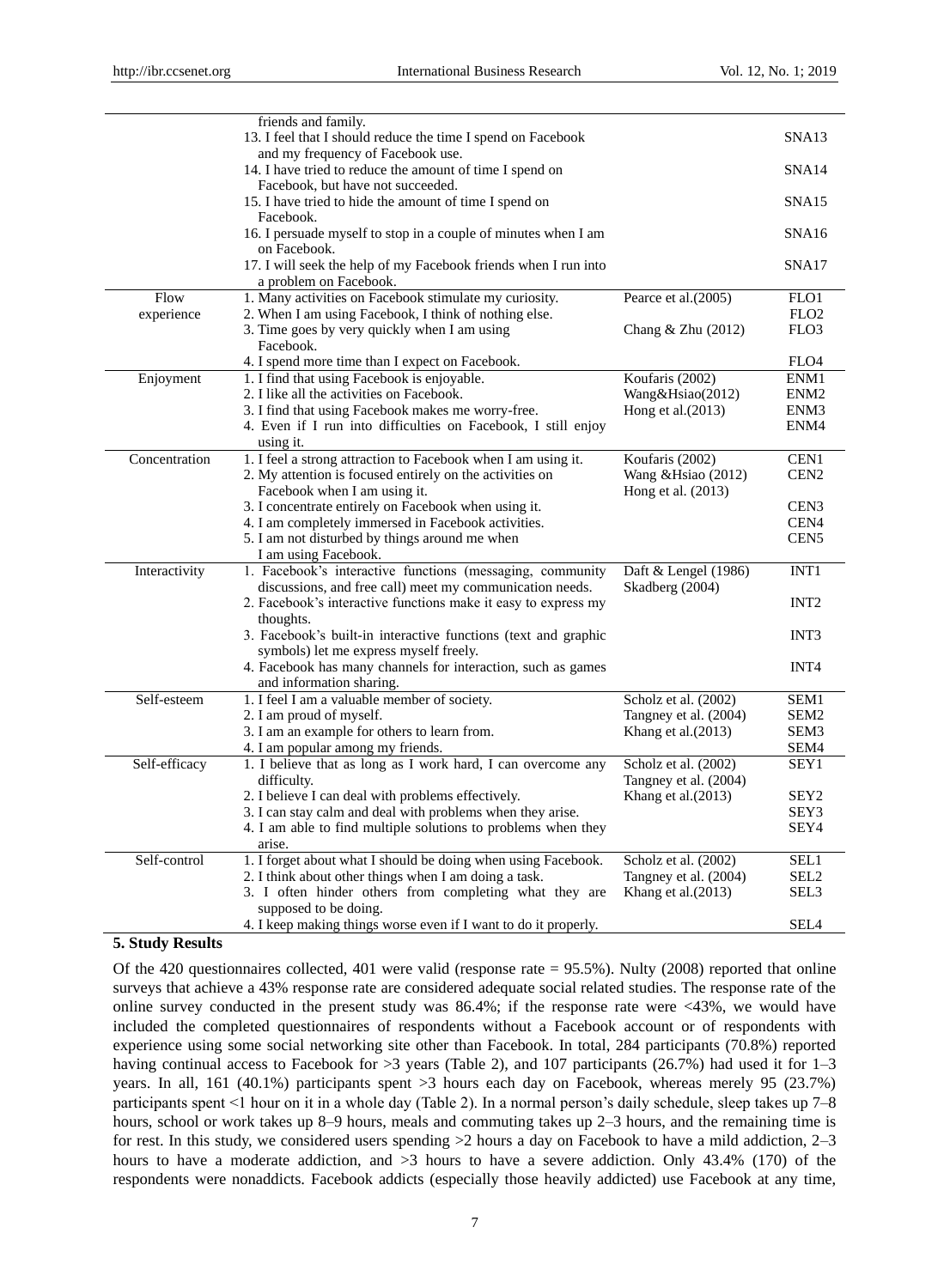which affects their sleep, face-to-face communication, and effectiveness at work or school.

This study conducted a confirmatory factor analysis to examine the validity. Validity includes discriminant validity and convergent validity. The average variance extracted (AVE) method was used for discriminant validity. In Table 3, the values in the diagonal are the AVE square root values (enjoyment-to-concentration value) of each variable; the rest were subjected to Pearson analysis using SPSS tools. If the AVE square root on the diagonal line is <0.85, then that variable has discriminant validity (Hair et al., 2015). The correlation between each variable is no more than 0.85, which means there is no collinearity (Table 3). The AVE square root of each variable is more than all related coefficients; hence, they are in accordance with theoretical standards. This study has discriminant validity.

Convergent validity was used to test whether all the observed variables in a construct converge to a latent variable. Hair et al. (2015) pointed out that a variable must conform to three criteria to have convergent validity, namely (1) factor loading  $\geq 0.7$  ( $> 0.6$  is acceptable); (2) CR  $\geq 0.7$ ; and (3) AVE  $> 0.5$ . Additionally, Stevanovic et al. (2013) emphasized that Cronbach's  $\alpha$  values should be  $> 0.6$  for constructs to be considered as showing an acceptable level of convergent validity. The results of this study show that most of the factor loadings of flow experience, enjoyment, concentration, interactive, self-traits, and Facebook addiction were  $> 0.7$ ; the remaining three loadings in either flow experience or Facebook addiction were still  $> 0.6$ . Additionally, CR, AVE, and Cronbach's  $\alpha$  of each construct were greater than 0.7, 0.5, and 0.8, respectively (Table 4). Therefore, these test results indicate that the constructs of this study exhibited favorable convergent validity.

| Variable                               | Category                           | Number | $\%$ |
|----------------------------------------|------------------------------------|--------|------|
| Type of participants                   | Never married                      | 363    | 90.5 |
|                                        | Divorced                           | 38     | 9.5  |
| Gender                                 | Man                                | 236    | 58.8 |
|                                        | Woman                              | 165    | 41.2 |
|                                        | $\leq$ 20                          | 38     | 9.5  |
|                                        | $21 - 25$                          | 130    | 32.4 |
|                                        | $26 - 30$                          | 136    | 33.9 |
|                                        | $31 - 35$                          | 42     | 10.5 |
| Age                                    | $36 - 40$                          | 30     | 7.5  |
|                                        | $41 - 45$                          | 8      | 2.0  |
|                                        | $46 - 50$                          | 8      | 2.0  |
|                                        | $\geq 51$                          | 9      | 2.2  |
|                                        | Junior High School                 | 9      | 2.2  |
| <b>Education</b> level                 | <b>High School</b>                 | 30     | 7.4  |
|                                        | University                         | 272    | 68.0 |
|                                        | Postgraduate                       | 90     | 22.4 |
|                                        | $1-6$ months                       | 4      | 1.0  |
|                                        | $6-12$ months                      | 6      | 1.5  |
| How long have you accessed Facebook?   | $1-3$ years                        | 107    | 26.7 |
|                                        | $\geq$ 3 years                     | 284    | 70.8 |
|                                        | Within 0.5 hr                      | 28     | 7.0  |
|                                        | $0.5 - 1$ hr                       | 67     | 16.7 |
| How often do you access Facebook every | $1-2$ hr                           | 75     | 18.7 |
| day?                                   | $2-3$ hr                           | 70     | 17.5 |
|                                        | $3-4$ hr                           | 72     | 18.0 |
|                                        | $\geq$ 4 hr                        | 89     | 22.2 |
|                                        | Look for a date                    | 26     | 6.5  |
|                                        | Find a Mr. Right or Ms. Right      | 25     | 6.2  |
| What is your main purpose to access    | Learn about friends' recent status | 100    | 24.9 |
| Facebook?                              | Build (maintain) a relationship    | 64     | 16.0 |
|                                        | Record your life                   | 160    | 39.9 |
|                                        | Get the information you want       | 26     | 6.5  |

Table 2. Descriptive statistics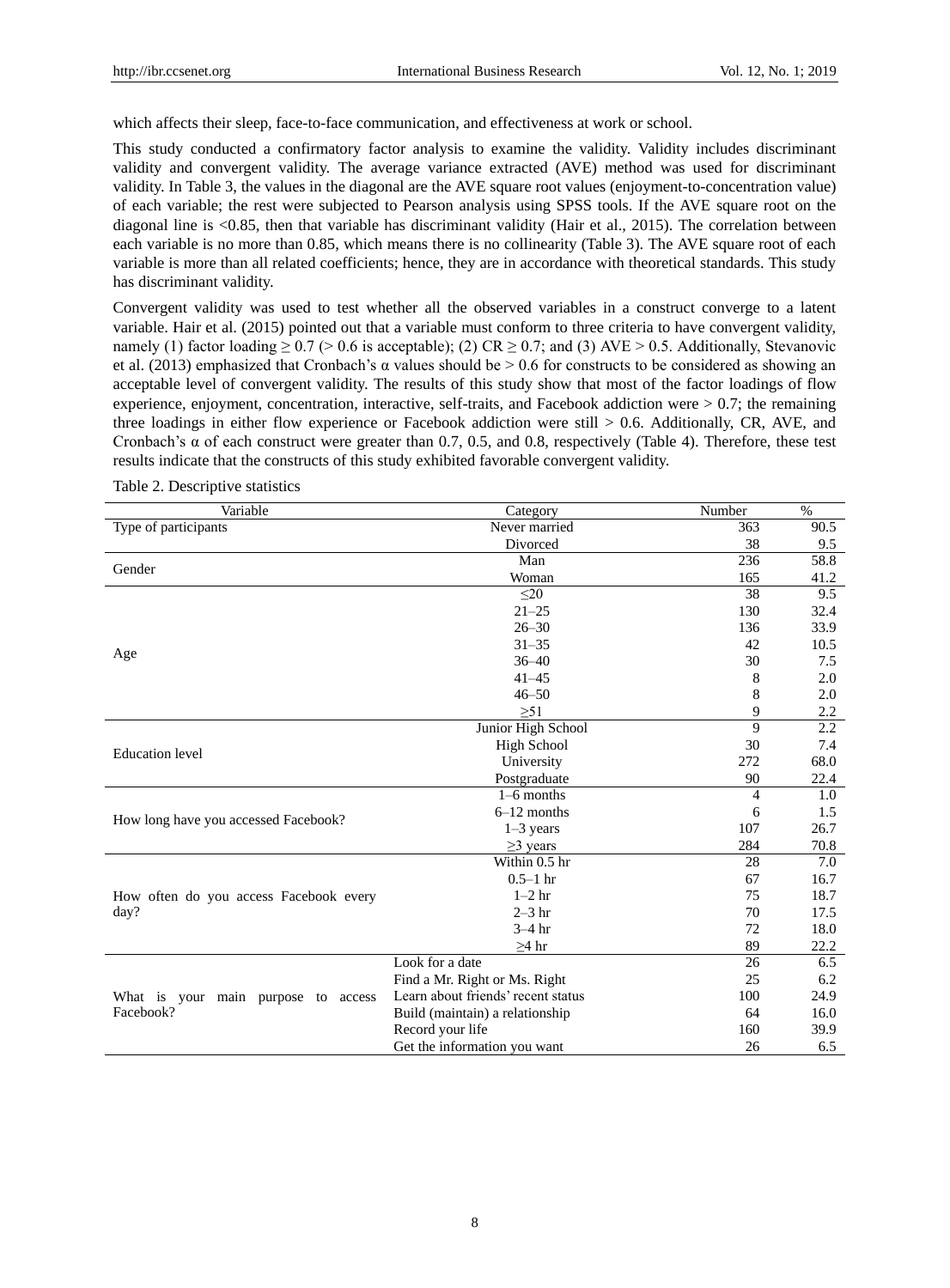| Construct             | Enjoyment | Concentration | Interactivity | Self-traits | Flow<br>experience | Facebook<br>addiction |
|-----------------------|-----------|---------------|---------------|-------------|--------------------|-----------------------|
| Enjoyment             | 0.840     |               |               |             |                    |                       |
| Concentration         | 0.291     | 0.806         |               |             |                    |                       |
| Interactivity         | 0.258     | 0.201         | 0.775         |             |                    |                       |
| Self-traits           | 0.162     | 0.146         | 0.259         | 0.781       |                    |                       |
| Flow experience       | 0.255     | 0.187         | 0.994         | 0.257       | 0.711              |                       |
| Facebook<br>addiction | 0.319     | 0.332         | 0.350         | 0.280       | 0.338              | 0.797                 |

Table 3. Results of discriminant validity

*Note.* Diagonal values are the AVE values of each construct. The remaining values are  $R^2$  values.

Table 4. Results of convergent validity

| Factor             | Standard loading | CR    | <b>AVE</b> | Cronbach's $\alpha$ |  |
|--------------------|------------------|-------|------------|---------------------|--|
|                    | 0.820            |       |            |                     |  |
|                    | 0.840            | 0.906 | 0.706      |                     |  |
| Enjoyment          | 0.860            |       |            | 0.856               |  |
|                    | 0.840            |       |            |                     |  |
|                    | 0.780            |       |            |                     |  |
|                    | 0.820            |       |            |                     |  |
| Concentration      | 0.810            | 0.903 | 0.650      | 0.902               |  |
|                    | 0.810            |       |            |                     |  |
|                    | 0.810            |       |            |                     |  |
|                    | 0.710            |       |            | 0.903               |  |
|                    | 0.810            | 0.858 | 0.602      |                     |  |
| Interactivity      | 0.790            |       |            |                     |  |
|                    | 0.790            |       |            |                     |  |
|                    | 0.730            | 0.824 | 0.610      | 0.825               |  |
| Self-traits        | 0.780            |       |            |                     |  |
|                    | 0.830            |       |            |                     |  |
|                    | 0.770            |       |            |                     |  |
|                    | 0.650            | 0.802 | 0.505      | 0.800               |  |
| Flow experience    | 0.780            |       |            |                     |  |
|                    | 0.630            |       |            |                     |  |
| Facebook addiction | 0.640            |       |            |                     |  |
|                    | 0.820            |       | 0.636      | 0.870               |  |
|                    | 0.880            | 0.874 |            |                     |  |
|                    | 0.830            |       |            |                     |  |

Byrne (1998) affirmed that a favorable model fit is necessary to verify a research framework through SEM. The overall model fit indicators proposed by Hair et al. (2015) and Byrne (1998) were adopted in this study, and the results show that the absolute fit indicators, incremental fit indicators, and simplified fit indicators of the study model fulfill the standard requirements. Regarding the absolute fit indicators, the p value of the chi-squared test ( $\chi$ 2 test) was p = 0.000 (not > 0.05), the root mean square residual (RMR) was 0.066 (< 0.08), the root mean square error of approximation (RMSEA) was  $0.031$  ( $< 0.08$ ), the goodness-of-fit index (GFI) was  $0.940$  ( $> 0.90$ ), and the adjusted GFI was 0.920 (> 0.90). Regarding the incremental fit indicators, the normed fit index (NFI) was 0.941 ( $> 0.90$ ), the relative fit index (RFI) was 0.928 ( $> 0.90$ ), the incremental fit index (IFI) was 0.983 ( $>$ 0.90), nonnormed fit index (NNFI)/ Tucker–Lewis index (TFI) was 0.983 (> 0.90), and the comparative fit index (CFI) was 0.994 (> 0.90). Finally, regarding the simplified fit indicators, the parsimonious GFI was 0.702 (> 0.50), the parsimonious NFI was  $0.764$  ( $> 0.50$ ), and the critical N was 334 ( $> 200$ ). To this stage, the study model did not achieve a favorable statistical fit probably because the p value of the chi-squared test is unqualified.

Bagozzi and Yi (1988) and Oishi (2007) have emphasized that chi-squared test is not an ideal overall fit index for psychology research because it is sensitive to the sample size. When the sample size is very large (e.g. 1,000) or very small, the distribution of key variables is skewed. Bagozzi and Yi (1988) suggested using the ratio of chi-squares to degrees of freedom (i.e. normed chi-squares) to replace the chi-squared test for verification of model fit. They also recommended that the ratio should be between 1 and 5, preferably  $\leq$  3. The  $\chi$ 2/ df value obtained in this study model was 1.390 (Table 5), which indicates its goodness to fit is acceptable. Due to the large number of variables, this research had > 200 samples; hence, the Bollen–Stine bootstrap p-value correction method was added. Using a normal χ2 value distribution, estimated using Bollen–Stine bootstrapping with a distribution of 1,000 values, the mean value was 268.96, which was 252.08 less than the value calculated using the maximum likelihood method (521.04). Therefore, the model was modified. Using bootstrapping to estimate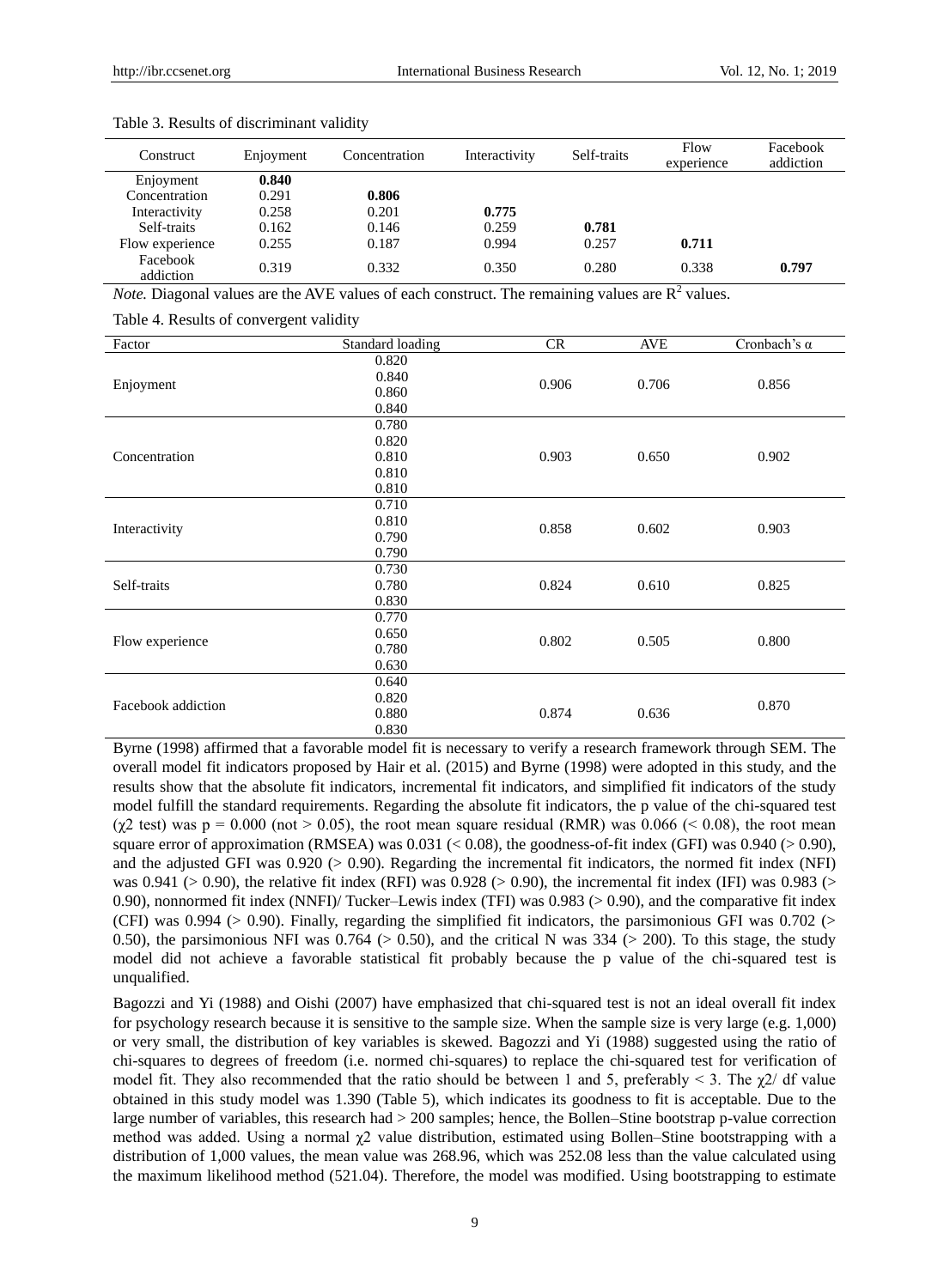the mean  $\gamma$ 2 and then dividing by 243 df, we get  $\gamma$ 2/df = 1.107 (due to the special characteristics of the  $\gamma$ 2 value; because there are more than 100 df and the p values are  $\lt$  0.05, it was not necessary to recalculate the value). After corrections were made, the goodness-of-fit indices met the established standards (Table 6). The Bollen– Stine p correction  $\chi^2$  value appears to be nonsignificant, and the index is good; thus, the initial significant  $\chi^2$ value was obtained because of the number of samples. This study also tested the latent path coefficients of each construct. The results reveal that most of the standardized regression weighting coefficients (path coefficients) of the overall model were statistically significant ( $p < 0.05$ ), except the relationship between enjoyment and flow experience. Particularly, concentration and interactivity exerted positive effects on flow experience. Self-trait and its subfactors (self-esteem, self-efficacy, and self-control) individually had a positive effect on flow experience and Facebook addiction. Additionally, the standardized regression coefficients between the latent variables represent the direct effect of the latent variables. Therefore, the standardized regression coefficients in Table 7 represent the path coefficients of the latent constructs; overall, the 11 hypotheses proposed in this study were supported and 1 hypothesis was unsupported.

| Indicator                           |                     |                            |          | Standard    | Test result               |     | Outcome                 |
|-------------------------------------|---------------------|----------------------------|----------|-------------|---------------------------|-----|-------------------------|
|                                     |                     |                            |          | requirement |                           |     |                         |
| Absolute fit indicator              |                     | $\chi^2$ test              | p > 0.05 |             | $p = 0.000$               |     | Unqualified             |
|                                     |                     | <b>RMR</b>                 | < 0.08   |             | 0.066                     |     | <b>OK</b>               |
|                                     |                     | <b>RMSEA</b>               | < 0.08   |             | 0.031                     |     | <b>OK</b>               |
|                                     |                     | <b>GFI</b>                 | >0.90    |             | 0.940                     |     | <b>OK</b>               |
|                                     |                     | <b>AGFI</b>                | >0.90    |             | 0.920                     |     | <b>OK</b>               |
| Incremental fit indicator           |                     | <b>NFI</b>                 | >0.90    |             | 0.941                     |     | OK                      |
|                                     |                     | <b>RFI</b>                 | >0.90    |             | 0.928                     |     | OK                      |
|                                     |                     | <b>IFI</b>                 | >0.90    |             | 0.983                     |     | OK                      |
|                                     |                     | NNFI/TFI                   | >0.90    |             | 0.983                     |     | OK                      |
|                                     |                     | <b>CFI</b>                 | >0.90    |             | 0.983                     |     | OK                      |
| Simplified fit indicator            |                     | PGFI                       | >0.50    |             | 0.702                     |     | OK                      |
|                                     |                     | <b>PNFI</b>                | >0.50    |             | 0.764                     |     | OK                      |
|                                     |                     | <b>PCFI</b>                | >0.50    |             | 0.797                     |     | OK                      |
|                                     |                     | Critical N                 | >200     |             | 334                       |     | OK                      |
|                                     |                     | $\chi^2/df$                | $\leq$ 3 |             | 1.390                     |     | Acceptable              |
| Table 6. Bollen-Stine p correction  |                     |                            |          |             |                           |     |                         |
|                                     | Fit indices         | Criteria                   |          |             | Bollen-Stine p correction |     |                         |
|                                     | $\chi^2$ -statistic | Nonsignificant             |          |             | Nonsignificant            |     |                         |
|                                     | $\chi^2/df$         | $\lt$ 3                    |          | 1.107       |                           |     |                         |
|                                     | <b>CFI</b>          | > 0.9                      |          |             | 0.995                     |     |                         |
|                                     | <b>SRMR</b>         | $< 0.08$ (CFI $> 0.92$ )   |          | 0.941       |                           |     |                         |
|                                     | <b>RMSEA</b>        | $< 0.07$ (CFI $\geq 0.9$ ) |          | 0.016       |                           |     |                         |
|                                     | <b>GFI</b>          | > 0.9                      |          | 0.949       |                           |     |                         |
|                                     | <b>AGFI</b>         | > 0.8                      | 0.923    |             |                           |     |                         |
| Table 7. Path analysis for SEM test |                     |                            |          |             |                           |     |                         |
| Hypothesis                          |                     |                            | Estimate | $\rm SE$    | CR                        | p   | Hypothesis<br>supported |
| Enjoyment--> flow experience        |                     | 0.029                      | 0.017    | 1.733       | 0.083                     | X   |                         |
| Concentration--> flow experience    |                     |                            | 0.038    | 0.017       | 2.220                     | *   | $\mathbf{O}$            |
| Interactivity--> flow experience    |                     |                            | 0.067    | 0.021       | 3.171                     | **  | $\mathbf{O}$            |
| Self-traits--> flow experience      |                     |                            | 0.270    | 0.067       | 4.045                     | *** | $\mathbf{O}$            |
| Self-esteem--> flow experience      |                     |                            | 0.731    | 0.220       | 15.512                    | *** | $\mathbf{O}$            |
| Self-efficacy--> flow experience    |                     |                            | 0.782    | 0.217       | 16.737                    | *** | $\Omega$                |

Table 5. Statistical fit of the overall model in SEM test

Flow experience--> Facebook addiction 0.351 0.062 5.631 \*\*\* O  $*p < 0.05$ ;  $* p < 0.01$ ;  $* * p < 0.001$ 

Self-control--> Facebook addiction

10

Self-control--> flow experience 0.833 0.218 18.060 \*\*\* O<br>
Self-traits--> Facebook addiction 0.239 0.066 3.635 \*\*\* O Self-traits--> Facebook addiction 0.239 0.066 3.635 \*\*\* O<br>Self-esteem--> Facebook addiction 0.731 0.220 15.512 \*\*\* O

Self-efficacy--> Facebook addiction 0.782 0.217 16.737 \*\*\* O<br>
Self-control--> Facebook addiction 0.833 0.218 18.060 \*\*\* O

 $\text{Self-seteem--}$  Facebook addiction 0.731 0.220 15.512  $^{***}$ <br>  $\text{Self-efficacy\_}$  Eacebook addiction 0.782 0.217 16.737 \*\*\*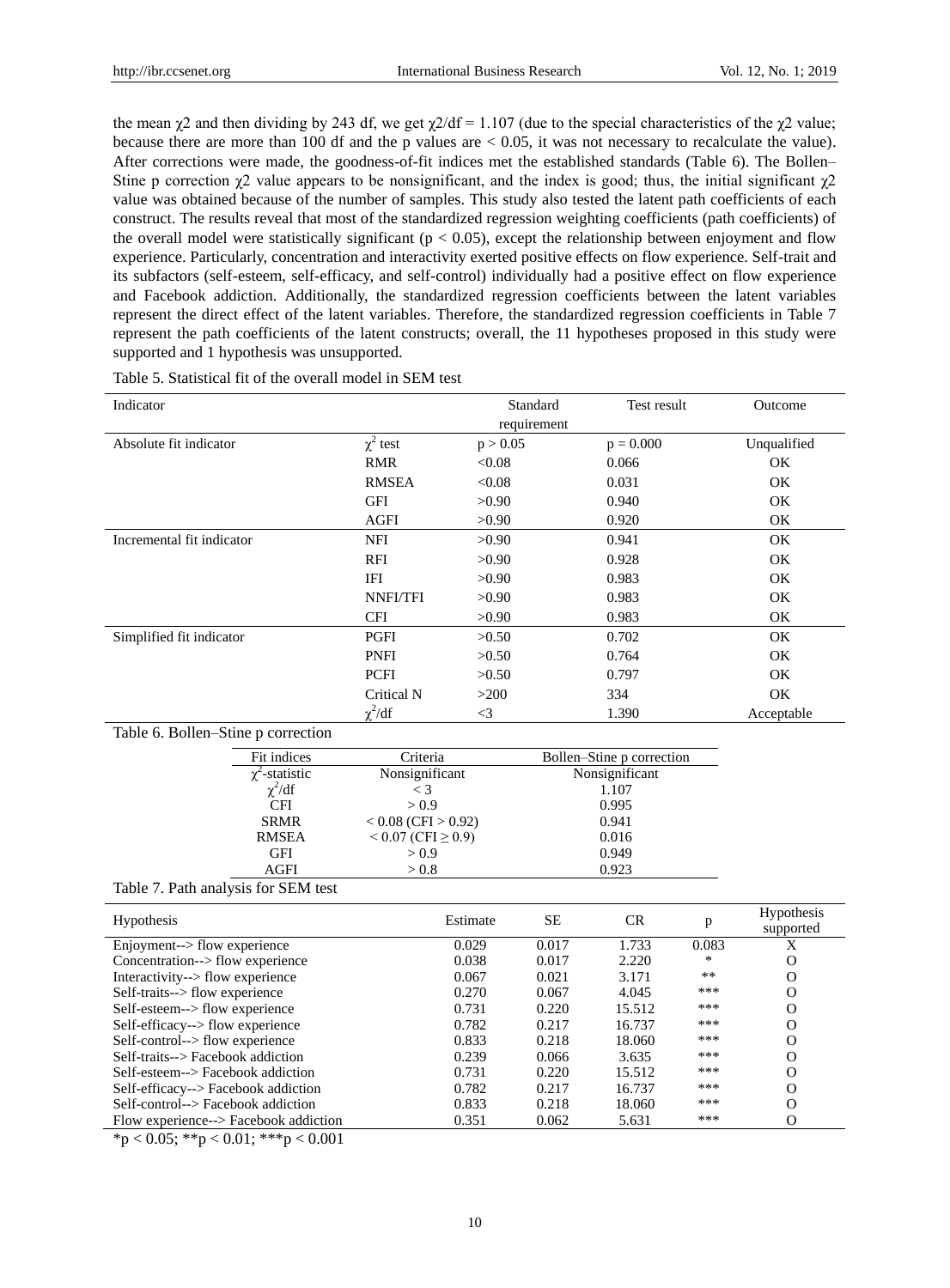#### **6. Discussion**

In contrast to previous studies (J. C. Hong et al., 2013; Merhi, 2016), this study showed no significant positive correlation between the antecedents of enjoyment and flow experience. Combining the definition of enjoyment from Davies et al. (1992) ("the extent to which the activity of using the technology is perceived to be enjoyable in its own right, apart from any performance consequences that may be anticipated") and the perception put forward by Koufaris (2002), enjoyment refers to a user's internal enjoyment of activities; when there is a shift from a non-spontaneous to a spontaneous activity, flow experience is achieved. Facebook, a social networking site, which involves using technology, does not seem to be an enjoyable activity for respondents. The demographic data in Table 2 somewhat confirms this. Most respondents use Facebook to record their lives or find out what their friends are up to. These young people do not visit Facebook for finding a date or life partner and hence do not experience flow caused by enjoyment.

The results of this study show a significant positive correlation between concentration and flow experience as well as between interactivity and flow experience. The study of Pearce et al. (2005) on online learning behavior demonstrated that the more the students concentrate on an online learning model, the higher is the degree of learning immersion leading to flow experience. Interesting online learning processes and methods that differ from other learning methods encourage immersion in students. This study was based on the flow experience of Facebook users who access Facebook using mobile devices and the results are consistent with previous online studies. Thus, flow is generated if one is sufficiently focused irrespective of whether a desktop computer or a mobile device is used.

Similarly, users easily experience flow if the Internet can provide sufficient interaction. However, previous researchers have focused on whether a website's design can provide sufficient human–computer interaction (Skadberg & Kimmel, 2004; Webster & Martocchio, 1992). Interactivity on Facebook goes further than human– computer interaction because it encompasses interaction between Facebook users. Therefore, concentration and interactivity lead to user immersion or addiction. The more users focus on an activity or interaction on Facebook, the more likely they are to become immersed or addicted. Thus, many users become addicted and continue to focus on what their friends and those they are following are posting.

This study found a significant correlation between Facebook addiction and the influence of self-traits on Facebook users. In a study on addiction of mobile phones, Khang et al. (2012) discovered that the three observable self-traits resulted in a higher or lower influence on addiction. Those with lower self-traits have a higher risk of addiction. Khang et al. (2013) points out that the lower the self-trait is, the greater the chances of becoming addicted are; this was especially prevalent in those with low self-control. In this study, the CR values of the three observable variables self-esteem, self-efficacy, and self-control were 15.512, 16.737, and 18.060, respectively (Table 7). Results for self-control were the most significant. Thus, the lower the user's self-control was, the greater was the likelihood of immersion or addiction. This finding is consistent with that of Khang et al. (2013). Although the data for this study were collected through Internet surveys, most respondents were between 16 and 30 years of age (Table 2). Moreover, apart from the research subject and Facebook usage, this age group may be more prone to low self-control and self-regulation.

In addition, Facebook's user interface and interactive mode also provide a new channel of communication between users, which is more convenient and interactive than instant messaging and email. The ability to record one's life and click on "like" on friends' comments makes many users love Facebook. The user's new posts make up a dynamic feed; "likes" on their posts indicate that they are receiving praise from their friends and they are popular in their circle of friends, leading to a high level of happiness. But this process seems different from the enjoyment of accumulating flow experience. Thus, the experience of a user who is immersed in comparable hobbies gradually shifts from concentration or immersion to addiction and many users cannot get away from them.

Kim (2006), Park, & Hwang (2009), and Khang et al. (2013) have found a positive correlation between flow experience and addiction in their studies on immersion and addiction to video games and smart devices. They have pointed out that continual immersion in an activity gradually leads to addiction. This was applied to the study of Facebook; the results were similar to the aforementioned findings (Table 7). Table 2 shows that 95.7% of the respondents used Facebook for more than a year; 57.6% of the moderate and severe addicts used Facebook for > 2 hours a day. Hence, this means respondents have been addicted for more than a year probably cannot be explained by the flow theory. Flow theory emphasizes that beginners should accumulate flow experience through enjoyment, concentration, and interactivity, and a theory of quit experience needs to be developed so these young addicts reduce their Facebook use and return to face-to-face social life.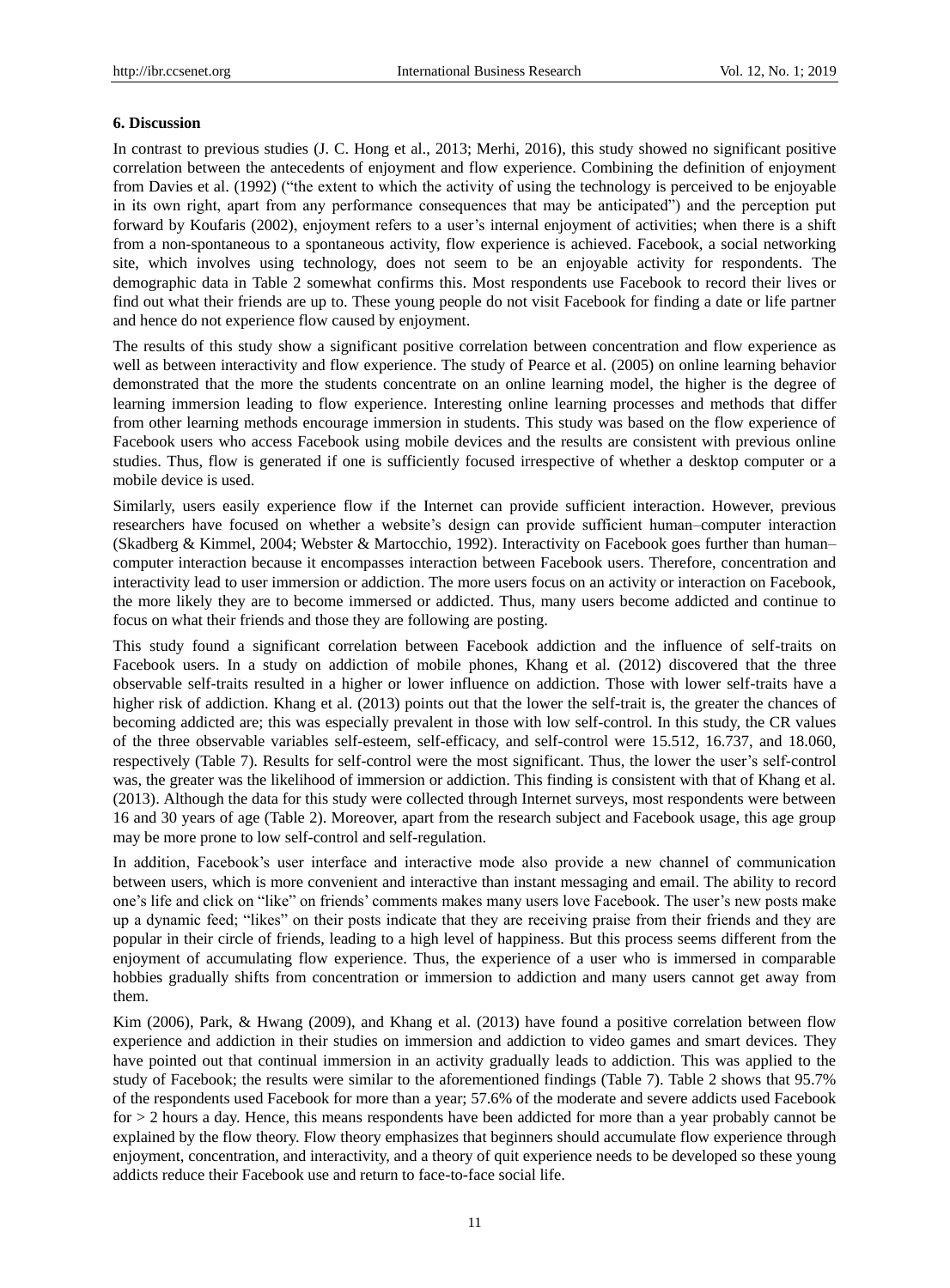#### **7. Conclusions**

Several studies have been conducted on Facebook addiction from the standpoint of management or psychology, and the BFAS and OSS were developed to measure user addiction. However, the number of studies that use the DFAS to measure addiction is still in the minority. The study found that the enjoyment factor, which allows users to accumulate flow experience, which exists on regular websites or social sites, is nonexistent on Facebook. Instead, concentration and the interaction created between users are what create flow experience in unmarried users and make them addicted. Users who have less self-control are more likely to become addicted to Facebook. Therefore, discouraging users from long periods of Facebook use at multiple times every day and leading them back to contact real people, including dating and finding a life partner, will be an essential direction for future research. In addition, checking the direct relationship between enjoyment and Facebook addiction by a suitable statistical methods might be interesting. If the positive relationship is significant, then there might be a construct overlap between enjoyment and flow experience. When conducting a mediation analysis to test the mediation effect of flow experience between self-traits and Facebook addiction, as well as the mediating effect of flow experience between interactivity (concentration) and Facebook addiction. It will be suitable for in-depth analysis when flow experience acts as a mediator in a psychological mechanism, whether both social value (the interactivity) and individual hedonic value (concentration) will form addiction behavior? Finally, it might also be interesting to check the moderating effect of self-control, self-efficacy, and self-esteem on the positive relationship between flow experience and FB addiction, seeing if high level (versus low level) of self-control (or self-esteem/self-efficacy) will weaken the positive association between flow experience and addiction behavior. If the moderating effect exits, then this study would prove some practical implication for solving Facebook addiction problem.

## **References**

- Adamic, L. A., & Adar, E. (2003). Friends and neighbors on the web. *Social Networks, 25*(3), 211-230. https://doi.org/10.1016/S0378-8733(03)00009-1
- Andreassen, C. S., et al. (2012). Development of a facebook addiction scale. *Psychological Reports, 110*(2), 501-517. https://doi.org/10.2466/02.09.18.PR0.110.2.501-517
- Bagozzi, R. P., & Yi, Y. (1988). On the evaluation of structural equation models. *Journal of the Academy of Maketing Science, 16*(1), 74-94. https://doi.org/10.1007/BF02723327
- Bandura, A. (1997). *Self-efficacy: The exercise of control*. New York: Freeman.
- Barnes, J. A. (1954). Class and committees in a Norwegian island parish. *Human Relations, 7*(1), 39-58. https://doi.org/10.1177/001872675400700102
- Baumeister, R. F. (1999). The nature and structure of the self: an overview, the self in social psychology. In R. Baymeister (Ed.), *The self in social psychology*. Philadelphia, PA: Psychology Press
- Brown, J. D. (1993). Motivational conflict and the self: the double-bind of low self-esteem. In R. F. Baumeister (Ed.), *Self-Esteem: The Puzzle of Low Self-Regard* (pp. 117-130). Boston, MA: Springer US. https://doi.org/10.1007/978-1-4684-8956-9\_6
- Bruning, R. H., et al. (2010). *Cognitive psychology and instruction* (5th ed.). Columbus, OH: Prentice-Hall.
- Byrne, B. M. (1998). *Structural equation modeling with LISREL,PRELIS and SIM-PLIS: Basic concepts, applications and programming*. New York: Psychology Press.
- Chang, Y. P., & Zhu, D. H. (2012). The role of perceived social capital and flow experience in building users' continuance intention to social networking sites in China. *Computers in Human Behavior, 28*(3), 995-1001. https://doi.org/10.1016/j.chb.2012.01.001
- Choi, D. H., et al. (2007). ERP training with a web-based electronic learning system: the flow theory perspective. *International Journal of Human-Computer Studies, 65*(3), 223-243. https://doi.org/10.1016/j.ijhcs.2006.10.002
- Csikszentmihalyi, M. (1975). *Beyond boredom and anxiety*. San Francisco, CA: Jossey-Bass.
- Csikszentmihalyi, M. (1990). *Flow:the psychology of optimal experience*. New York: Harpers Perennial.
- Csikszentmihalyi, M., & Massimini, F. (1985). On the psychological selection of biocultural information. *New Ideas in Psychology, 3*(2), 115-138. https://doi.org/10.1016/0732-118X(85)90002-9
- Csikszentmihalyi, M., & Nakamura, J. (2010). Effortless attention in everyday life: A systematic phenomenology. In B. Bruya (Ed.), *Effortless Attention: A New Perspective in the Cognitive Science of Attention and Action*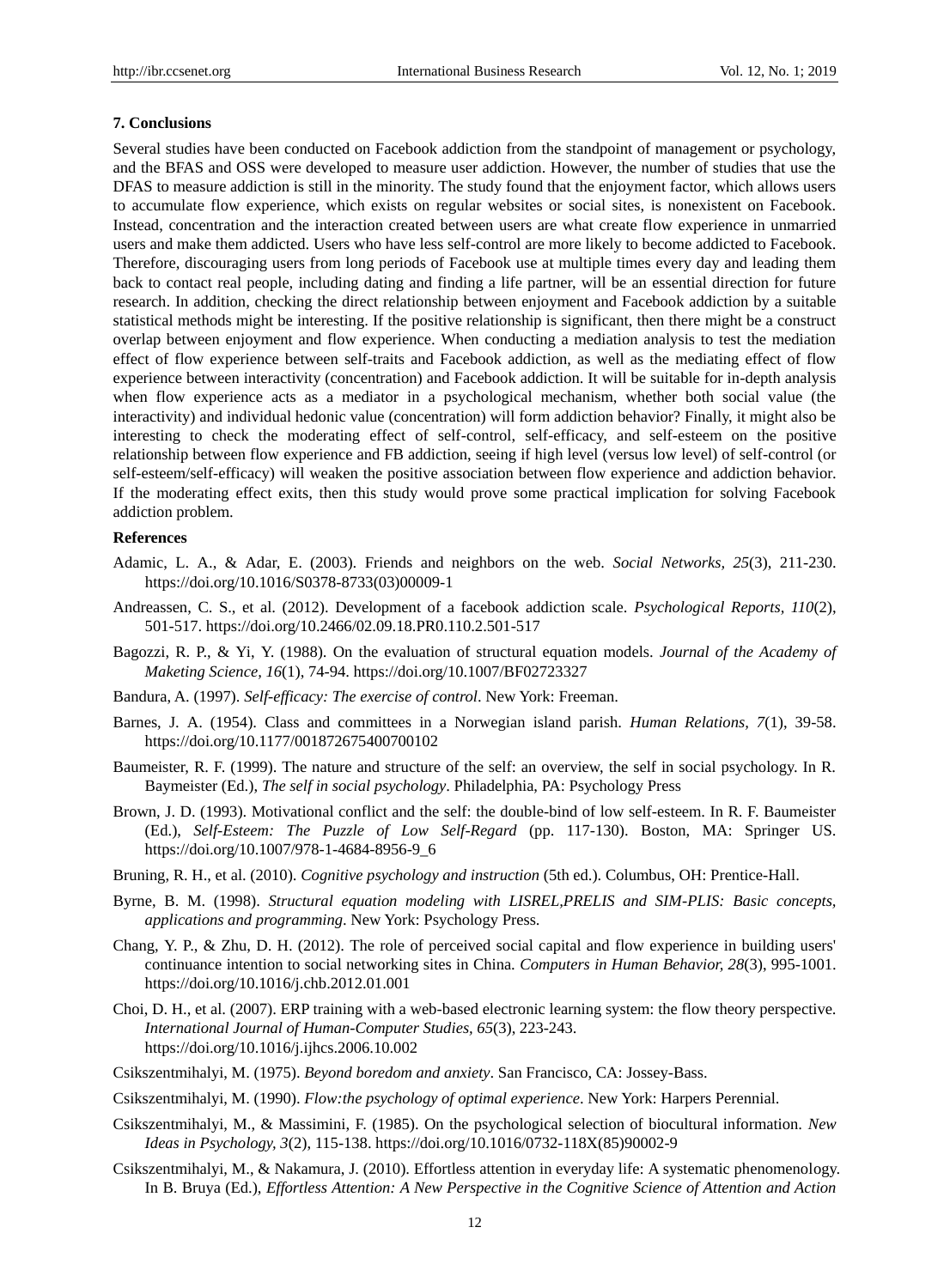(pp. 179--189): MIT Press. https://doi.org/10.7551/mitpress/9780262013840.003.0009

- Daft, R. L., & Lengel, R. H. (1986). Organizational information requirements, media richness and structural design. *Management Science, 32*(5), 554-571. https://doi.org/10.1287/mnsc.32.5.554
- Davies, F. D., et al. (1992). Extrinsic and Intrinsic motivation to use computers in the workplace. *Journal of Applied Social Psychology, 22*, 1111-1132. https://doi.org/10.1111/j.1559-1816.1992.tb00945.x
- de Manzano, Ö., et al. (2013). Individual differences in the proneness to have flow experiences are linked to dopamine D2-receptor availability in the dorsal striatum. *NeuroImage, 67*, 1-6. https://doi.org/10.1016/j.neuroimage.2012.10.072
- Demetrovics, Z., et al. (2008). The three-factor model of Internet addiction: the development of the problematic internet use questionnaire. *Behavior Research Methods, 40*(2), 563-574. https://doi.org/10.3758/BRM.40.2.563
- Dewald, J. F., et al. (2010). The influence of sleep quality, sleep duration and sleepiness on school performance in children and adolescents: a meta-analytic review. *Sleep Medicine Reviews, 14*(3), 179-189. https://doi.org/10.1016/j.smrv.2009.10.004
- Echeburúa, E., & de Corral, P. (2010). Addiction to new technologies and to online social networking in young people: a new challenge. *Adicciones, 22*(2), 91-95. https://doi.org/10.20882/adicciones.196
- Esteban-Millat, I., et al. (2014). Modelling students' flow experiences in an online learning environment. *Computers & Education, 71*, 111-123. https://doi.org/10.1016/j.compedu.2013.09.012
- Gentile, D. A., et al. (2017). Internet Gaming Disorder in Children and Adolescents. *Pediatrics, 140*(Supplement 2), S81-S85. https://doi.org/10.1542/peds.2016-1758H
- Gist, M. E., & Mitchell, T. R. (1992). Self-efficacy: a theoretical analysis of its determinants and malleability. *The Academy of Management Review, 17*(2), 183-211. https://doi.org/10.5465/amr.1992.4279530
- Golbeck, J. (2005). *Computing and applying trust in web-based social networks.* (Ph.D.), University of Maryland, MD, USA.
- Gonidis, L., & Sharma, D. (2017). Internet and Facebook related images affect the perception of time. *Journal of Applied Social Psychology, 47*(4), 224-231. https://doi.org/10.1111/jasp.12429
- Griffiths, M. (2000). Internet addiction–time to be taken seriously? *Addiction Research, 8*(5), 413-418. https://doi.org/10.3109/16066350009005587
- Hair, J. F., et al. (2015). *Multivariate data analysis* (7th ed.). Upper Saddle River, NJ: Prentic Hall.
- Hoffman, D. L., & Novak, T. P. (2009). Flow online: lessons learned and future prospects. *Journal of Interactive Marketing, 23*(1), 23-34. https://doi.org/10.1016/j.intmar.2008.10.003
- Hong, F. Y., et al. (2014). Analysis of the psychological traits, Facebook usage, and Facebook addiction model of Taiwanese university students. *Telematics and Informatics, 31*, 597-606. https://doi.org/10.1016/j.tele.2014.01.001
- Hong, J. C., et al. (2013). Comparing the retention and flow experience in playing solitary and heart attack games of San Zi Jing: a perspective of dual process theory. *Computers & Education, 69*, 369-376. https://doi.org/10.1016/j.compedu.2013.07.027
- Karaiskos, D., et al. (2010). Social network addiction: a new clinical disorder? *European Psychiatry, 25*(supplement 1), 855. https://doi.org/10.1016/S0924-9338(10)70846-4
- Kernis, M. H. (1993). The roles of stability and level of self-esteem in psychological functioning. In R. F. Baumeister (Ed.), *Self-Esteem: The Puzzle of Low Self-Regard* (pp. 167-182). Boston, MA: Springer US. https://doi.org/10.1007/978-1-4684-8956-9\_9
- Khang, H. K., et al. (2013). Self-traits and motivations as antecedents of digital media flow and addiction: the Internet, mobile phones, and video games. *Computers in Human Behavior, 29*(6), 2416-2424. https://doi.org/10.1016/j.chb.2013.05.027
- Khang, H. K., et al. (2012). Self as an antecedent of mobile phone addiction. *International Journal of Mobile Communications, 10*(1), 65-84. https://doi.org/10.1504/IJMC.2012.044523
- Kim, B. (2006). An exploratory study of an excessive reliance on digital devices. *KADO Issue Report, 3*(6), 1-36.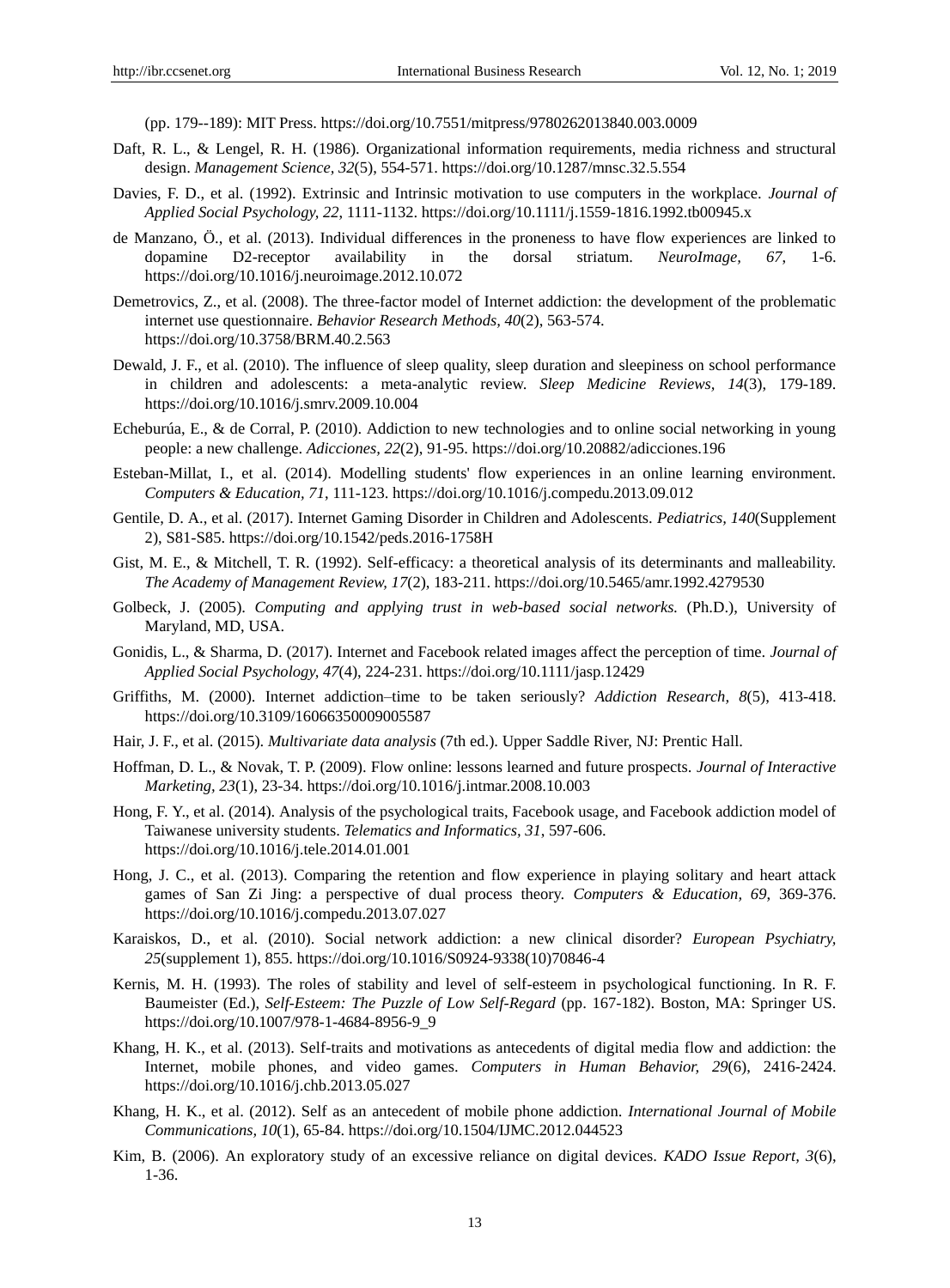- Kim, H. K., & Davis, K. E. (2009). Toward a comprehensive theory of problematic internet use: evaluating the role of self-esteem, anxiety, flow, and the self-rated importance of Internet activities. *Computers in Human Behavior, 25*(2), 490-500. https://doi.org/10.1016/j.chb.2008.11.001
- Koc, M., & Gulyagci, S. (2013). Facebook addiction among Turkish college students: The role of psychological health, demographic, and usage characteristics. *Cyberpsychology, Behavior, and Social Networking, 16*(4), 279-284. https://doi.org/10.1089/cyber.2012.0249
- Koufaris, M. (2002). Applying the technology acceptance model and flow theory to online consumer behavior. *Information Systems Research, 13*(2), 205-223. https://doi.org/10.1287/isre.13.2.205.83
- Kuss, D. J., & Griffiths, M. (2011). Online social networking and addiction—a review of the psychological literature. *International Journal of Enviornmental Research and Public Health, 8*(9), 3528-3552. https://doi.org/10.3390/ijerph8093528
- La Barbera, D., et al. (2009). Social network and addiction. *Annual Review of Cybertherapy and Telemedicine, 7*, 33-36.
- Luchini, K. (2015). The Social Network. Retrieved from https://prezi.com/9uajwns4j0ln/the-social-network/
- Maibach, E., & Murphu, D. A. (1995). Self-efficacy in health promotion research and practice: conceptualization and measurement. *Health Education Research, 10*(1), 37-50. https://doi.org/10.1093/her/10.1.37
- Merhi, M. I. (2016). Towards a framework for online game adoption. *Computers in Human Behavior, 60*, 253-263. https://doi.org/10.1016/j.chb.2016.02.072
- Mosing, M. A., et al. (2012). Genetic and Environmental Influences on the Relationship between Flow Proneness, Locus of Control and Behavioral Inhibition. *PLos One, 7*(11), e47958. https://doi.org/10.1371/journal.pone.0047958
- Novak, T. P., & Hoffman, D. L. (1998). *Modeling the structure of the flow experience among web users*. Paper presented at the INFORMS Marketing Science and the Internet Mini-Conference, Cambridge, MA.
- Nulty, D. D. (2008). The adequacy of response rates to online and paper surveys: what can be done? *Assessment&Evaluation in Higher Education, 33*(3), 301-314. https://doi.org/10.1080/02602930701293231
- Oishi, S. (2007). The application of structural equation modeling and item response theory to cross-cultural positive psychology research. In A. D. Ong & M. H. van Dulmen (Eds.), *Oxford Handbook of Methods in Positive Psychology* (pp. 126-138). Oxford, UK: Oxford Univesity Press.
- Park, S., & Hwang, H. S. (2009). Understanding online game addiction: connection between presence and flow. In J. J.A. (Ed.), *Human-Computer Interaction. Interacting in Various Application Domains* (Vol. 5613, pp. 378-386). Berlin, Heidelberg: Springer.
- Pearce, J. M., et al. (2005). The ebb and flow of online learning. *Computers in Human Behavior, 21*(5), 745-771. https://doi.org/10.1016/S0747-5632(04)00036-6
- Pelling, E. L. (2009). The theory of pianned behavior appiied to young peopie's use of sociai networkting web sites. *Cyberpsychology & Behavior, 12*(6), 755-759. https://doi.org/10.1089/cpb.2009.0109
- Rosenberg, M. (1965). *Society and the adolescent self-image*. Princeton: Princetin University Press. https://doi.org/10.1515/9781400876136
- Scholz, U., et al. (2002). Is general self-efficacy a universal construct? psychometric findings from 25 countries. *European Journal of Psychological Assessment, 18*(3), 242-251. https://doi.org/10.1027//1015-5759.18.3.242
- Siekpe, J. S. (2005). An examination of the multidimensionality of flow construct in a computer-mediated environment. *Journal of Electronic Commerce Research, 6*(1), 31-43.
- Skadberg, T. X., & Kimmel, J. R. (2004). Visitors' flow experience while browsing a web site: its measurement, contributing factors. *Computers in Human Behavior, 20*(3), 403-422. https://doi.org/10.1016/S0747-5632(03)00050-5
- Sledgianowski, D., & Kulviwat, S. (2009). Using social network sites: the effects of playfulness, critical mass and trust in a hedonic context. *Journal of Computer Information Systems, 49*(4), 74-83.
- Steuer, J. (1992). Defining virtual reality: dimensions determining telepresence. *Journal of Communication, 42*(4), 73-93. https://doi.org/10.1111/j.1460-2466.1992.tb00812.x